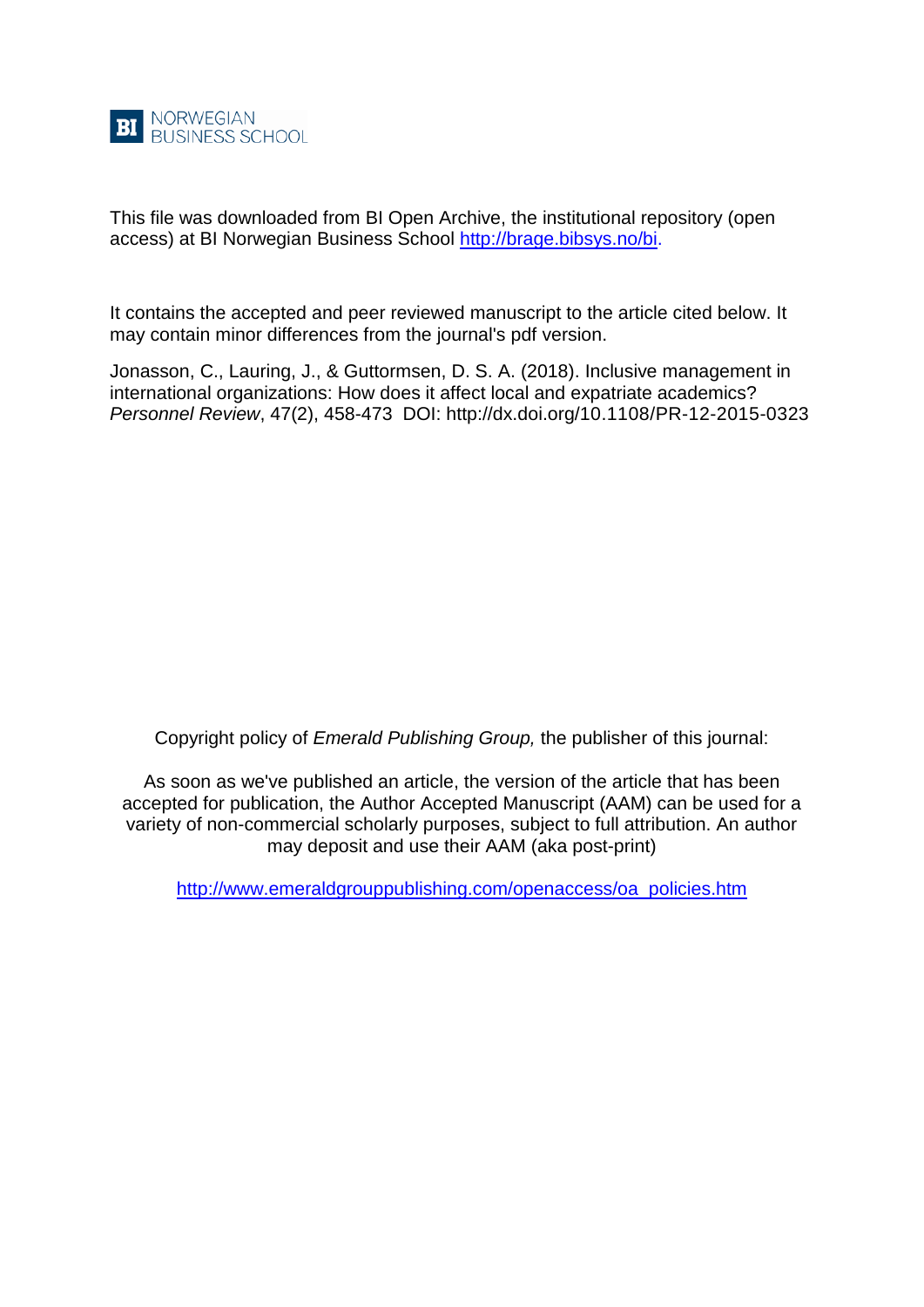# **Inclusive management in international organizations: How does it affect local and expatriate academics?**

#### **Abstract**

**Purpose** – A growing number of academics relocate abroad to work as expatriates in the university sector. While this employee group seems to have a highly constructive influence on the performance of university organizations, some problems in relation to effective inclusion of these individuals have been noted. In order to further advance our theoretical understanding regarding integration efforts in international university organizations we explore how two types of inclusive management, empowering management (identity-blind) versus English management communication (identity-conscious) affect local and expatriate academics.

**Design/methodology/approach** – Using responses generated from a survey of 792 local and 620 expatriate academics, this article assesses the effects of inclusive management on job engagement and stress among the two groups.

**Findings** – Our results show that one type of inclusive management, empowering management (identityblind), has a favorable influence on job engagement and stress in both subsamples. The other type, English management communication (identity-conscious), increases stress for local academics but has no effect on the expatriates. These findings are useful for theory development in relation to employee inclusion in international organizations.

**Originality/value** – We have little knowledge about how inclusive management functions in international organizations. Testing the effect of identity-blind and identity-conscious inclusive management practices among two different groups of local and expatriate academics provides new insight to this area. In particular, the use of English management communication provides new knowledge on the integration of majority and minority groups in international organizations.

**Keywords** Expatriate academics, Inclusive management, Empowering management, English management communication.

**Paper type** Research paper

# **Introduction**

The global mobility of expatriate academics has increased substantially along with university internationalization making this area increasingly important to the field of human resource management (Altbach, Reisberg and Rumbley, 2010). The relatively high degree of autonomy in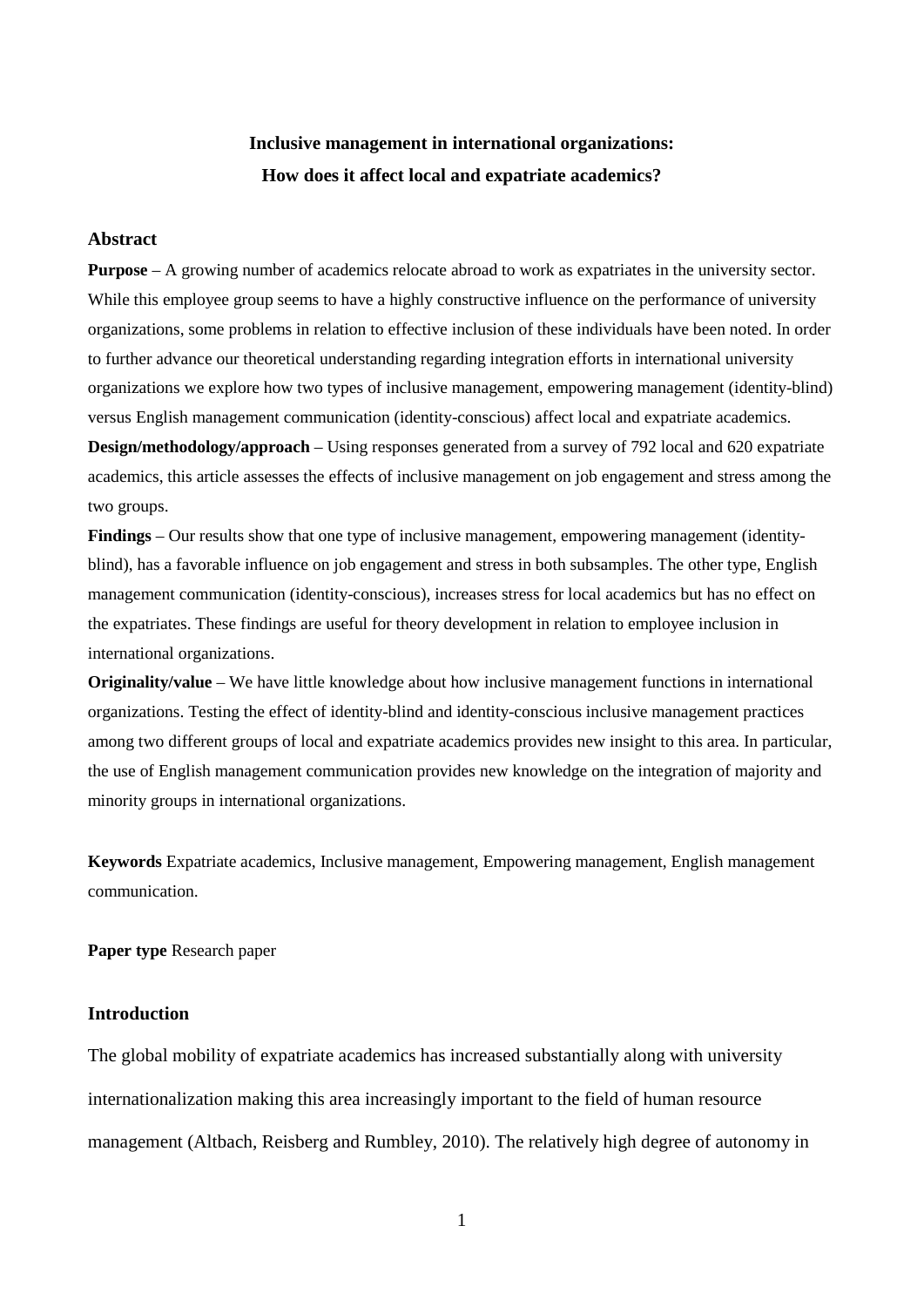their jobs and the notion that tasks can often be carried out in a similar fashion across different countries are key reasons for the expanding cross-national relocation among academics (Froese, 2012; Isakovic and Whitman, 2013). This intensification in academics' international mobility has led to a growing interest in this group from practitioners and researchers (Richardson and McKenna, 2002; Selmer and Lauring, 2012, 2013).

Over the years several studies have revealed the importance of expatriate academics for universities in terms of research productivity (Levin and Stephen, 1999; Corley and Sabharwal, 2007) and for global rankings used to produce various university league tables (Gress and Ilon, 2009). At the same time, an increasing attention has developed in relation to the difficulties experienced with the recruitment and retaining of expatriate academics (Altbach, 1996; Richardson and McKenna, 2000; Altbach, 2005). Some of these difficulties concern the working conditions which expatriate academics are faced with as university employees. For example, Skachkova (2007) found that expatriate academics regularly experience devaluation of their contributions and exclusion from important networks that could lead to opportunities for publishing and for acquiring research grants. Interviewees in this study also described the existence of discrimination in the form of sexism, racism, and ethnocentrism. Similarly, Munene (2014) identified problems related to isolation of the foreign faculty along with minimal professional development opportunities and exclusion in research and teaching activities.

Hence, a number of problems exist in relation to providing a good working environment for expatriate academics (Austin, 2003). One idea to improve this conceptually has been suggested. That is to use inclusive management practices for integrating foreign individuals into the local work culture (Devita, 2000; Mor-Barak, 2000; Lauring and Klitmøller, forthcoming). In addition to these few studies having investigated inclusive management in international organizations, a small group of studies has suggested the relevance of inclusive management for other types of minorities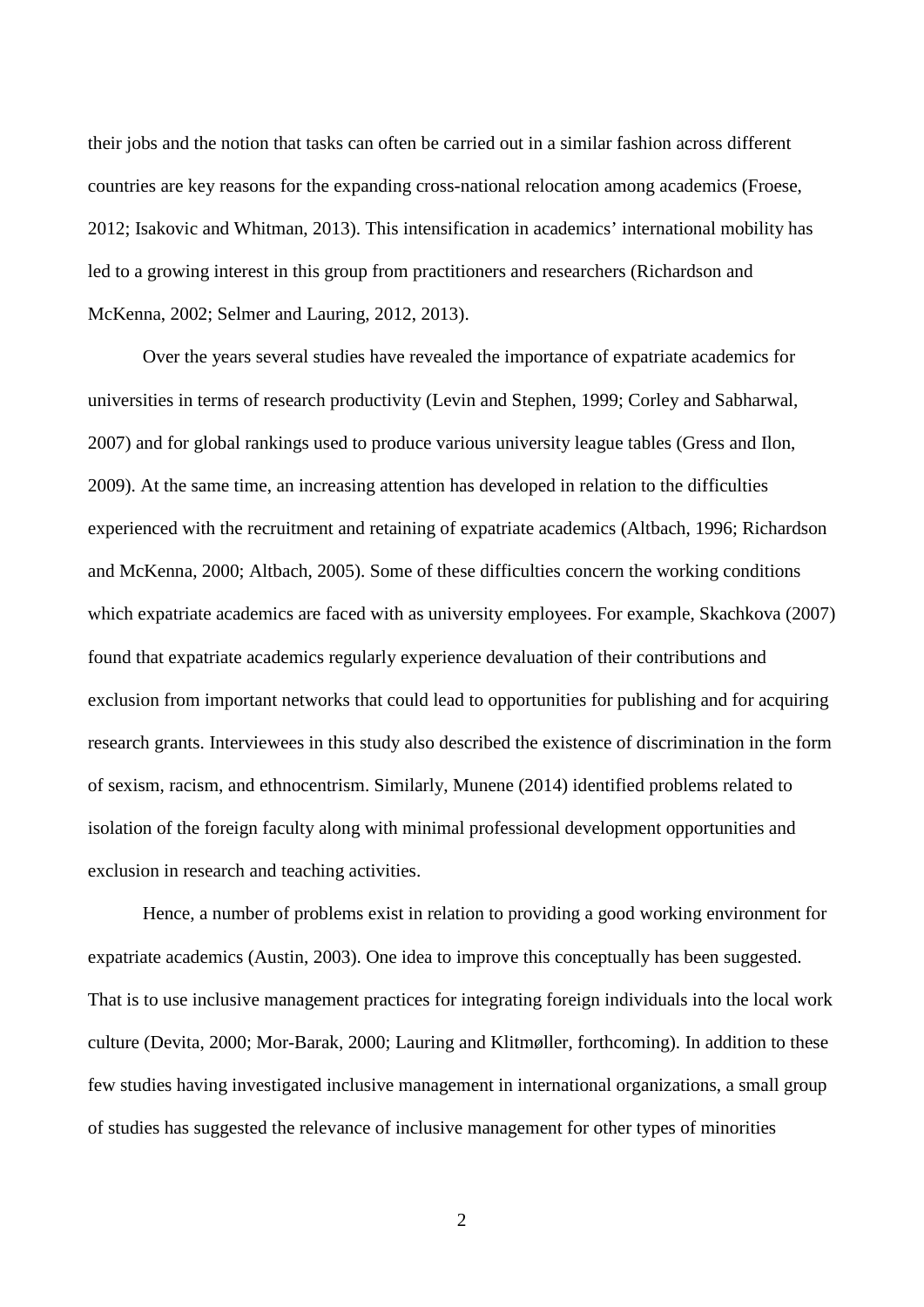defined by profession, ethnicity, and gender (e.g. Nembhard and Edmondson, 2006; Nishii and Mayer, 2009; Mitchell, Boyle, Parker, Giles, Chiang and Joyce, 2015). Spurred by this notion we set out to explore the role of inclusive management practices in relation to local and foreign personnel and thereby to take the first small step toward a more general theorizing about inclusive management in international organizations (cf. Feldman, Khademian, Ingram and Schneider, 2006).

So far only a handful of studies have dealt with inclusion in international organizations. For example, Lauring (2013) found that expatriates in Saudi-Arabia reinterpreted inclusive policies from the parent company thus developing localized practices that best suited their own aims. Michailova (2002) studied two Western subsidiaries in Russia and concluded that expatriates should not use empowerment and participation approaches as the cultural context did not allow for it. Both these studies qualitatively explored how superior expatriate managers exercised inclusion of the lower-level local employees. However, in order to develop a more generic theory-building concerning how inclusive management practices work in international organizations, researchers need to focus on both expatriate and local employees. This is because it cannot be assumed that expatriates will always be a dominant group facilitating the inclusion. In recent years organizations are to an increasing extent recruiting self-initiated expatriates that are not per se entering the organization at the management level (Tharenou, 2013). Self-initiated expatriates, which encompass most expatriate academics, can work in all kinds of positions in a foreign country organization (Selmer, Lauring, Normann and Kubovcikova, 2015).

Hence, in general, what distinguishes expatriate academics from local employees is not the level of power but rather the novel situation they face in the new country. An inclusive practice that may help this particular group would be to assist these international individuals to carry out their work despite lacking a full set of skills for functioning in the local context.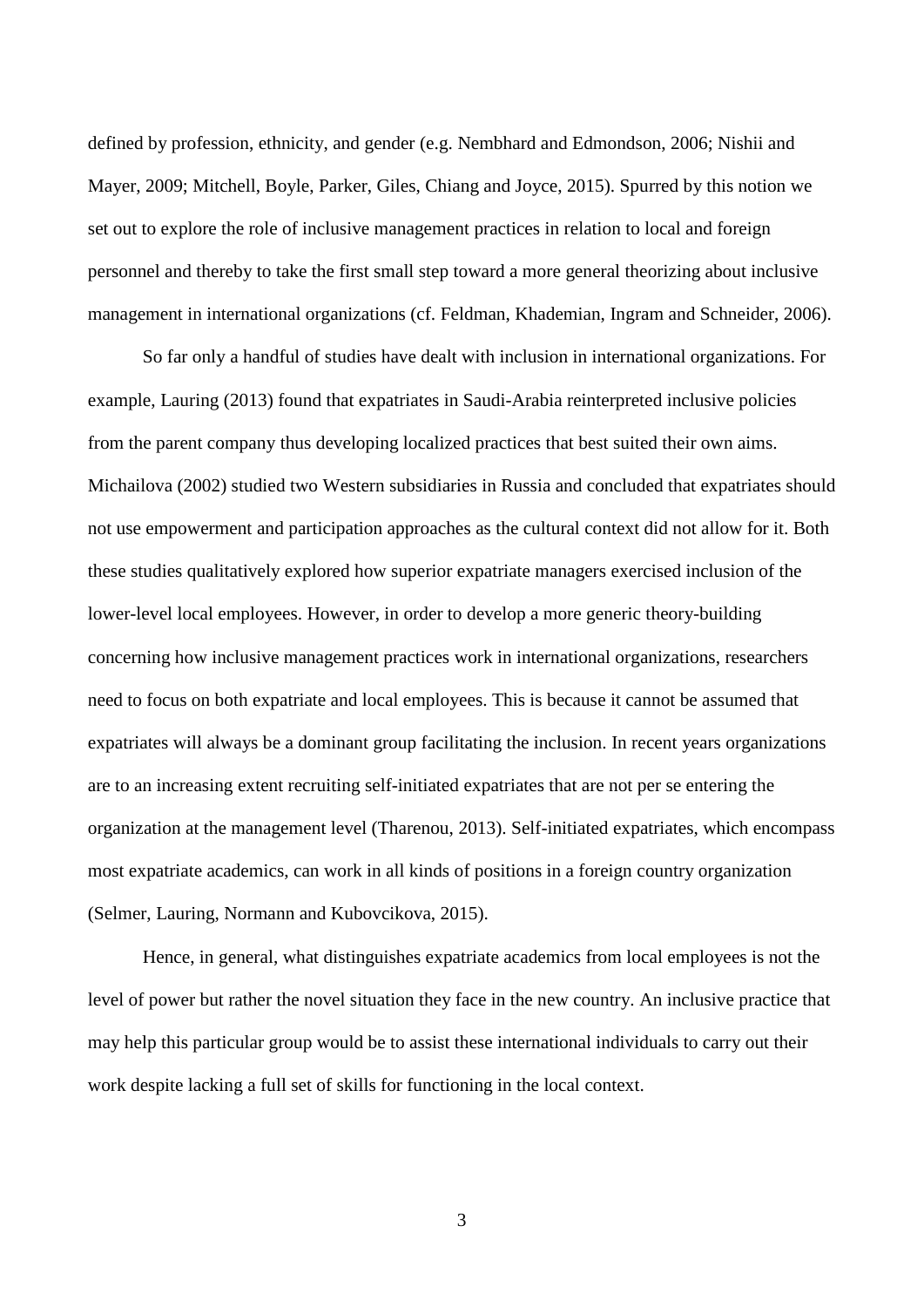In order to develop a better understanding of inclusion in international organizations, we argue that there is a need to focus on two different types of groups (locals and expatriates) and two different types of inclusive management practices: a general one and one that is specialized to the needs of the minority. With regard to the two different groups, only a limited amount of research has actually explored if there are any variations in how expatriate and local employees are affected by management practices. Differences between the two groups have been mentioned to be assumed rather than confirmed (Olsen and Martins, 2009). Moreover, it can be argued that in order to understand expatriates' work-lives better, we need to explore this group not only in isolation but to compare the expatriates to their local counterparts (Caprar, 2011). Only then will we be able to identify the difficulties which are arising from the international setting and subsequently to relate these challenges to what is generally experienced by all organization employees and what is caused by insufficient integration. Accordingly, the first step in developing a theory for inclusive management in international organizations would be to outline how such practices affect locals and expatriates respectively.

In relation to the different types of inclusive management that may be exercised in international organizations, we take departure in Konrad and Linnehan's (1995) framework. Here inclusive management in diverse organizations is depicted as either identity-blind or identityconscious. Identity-blind inclusion is directed toward any individual in the organization whereas identity-conscious inclusion is aimed at a group with particular needs. As an identity-blind inclusive management practice we use general empowerment fostering participation in decision making. As an identity-conscious inclusive management practice we use English language management communication as this would be an initiative facilitated primarily to include foreign organization members. To the best of our knowledge, in prior studies of inclusive management, the practice of English management communication has not been included as a type of practice. This may be due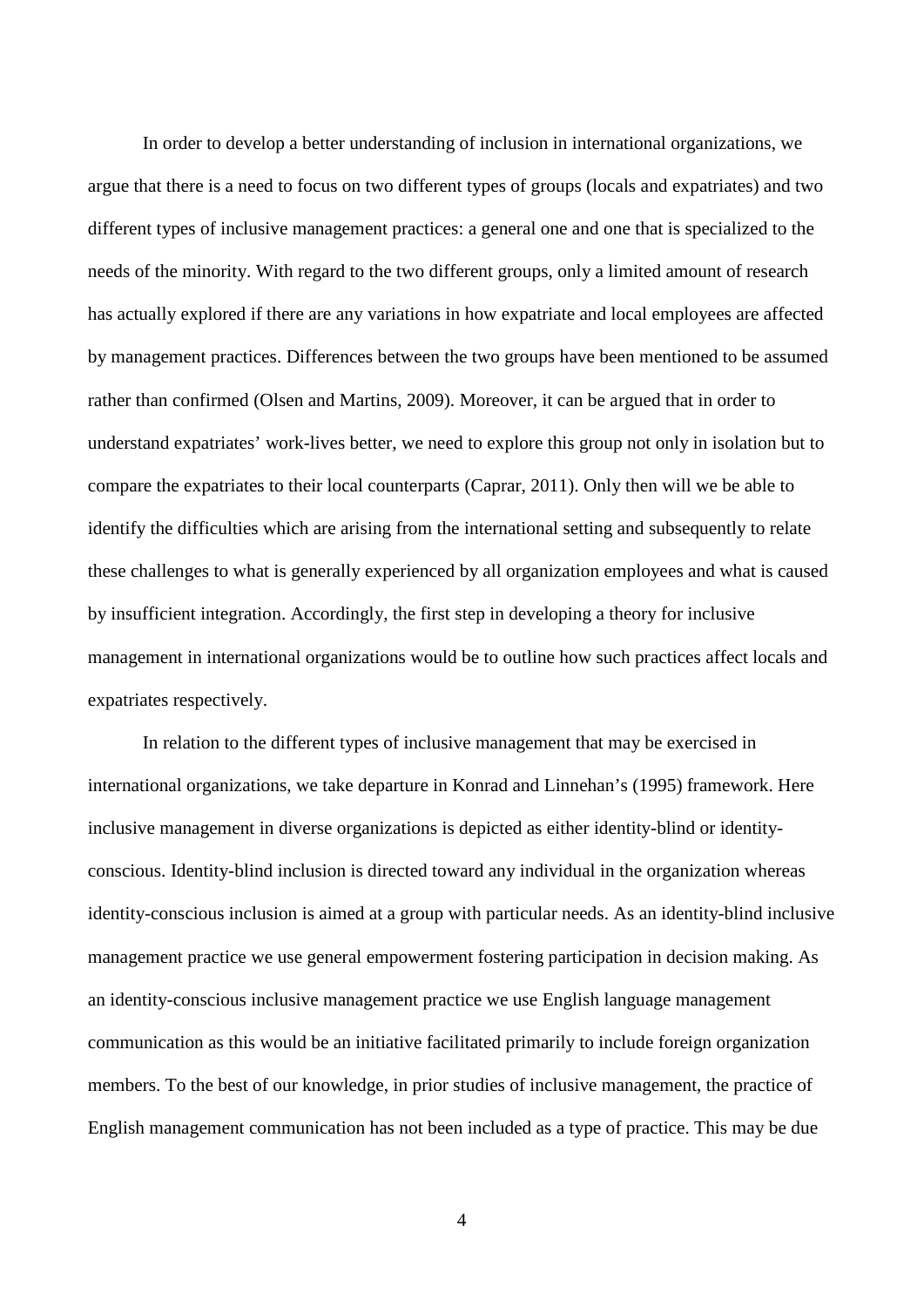to the fact that the majority of studies of inclusive management (e.g. Nishii and Mayer, 2009; Mitchell et al., 2015; Randel, Dean, Ehrhart, Chung and Shore, 2016) focus on a domestic organizational context rather than on an international setting including local and expatriate employees. In this context English management communication can be argued to be an internationally oriented inclusion practice.

When assessing the role of the two types of inclusive management among local and expatriate academics we use the level of job engagement and stress to determine the effect. This is because such outcomes are important indicators for the wellbeing and productivity of employees in an organization.

# **Theory and research questions**

#### *Inclusive management*

Theories on inclusion have primarily been concerned with employee involvement and the integration of diversity (Verkuyten, 2005; Nembhard and Edmondson, 2006; Nishii and Mayer, 2009; Mitchell et al., 2015). Inclusive management refers to the words and actions of the manager indicating an invitation and appreciation for diverse employees' contributions (Nembhard and Edmondson, 2006). This research has specifically emphasized the inclusion of individuals from minority groups, and an aim has been to grant them access to communication networks where they can influence decision-making and adapt the organization to their special needs (Pettigrew and Martin, 1989; Mor-Barak and Cherin, 1998; Randel et al., 2016). As such, organizational inclusion research generally focuses on removing hindrances to the participation of minority-group employees (Roberson, 2006). Inclusion, however, is not only for the weak or the few. Inclusive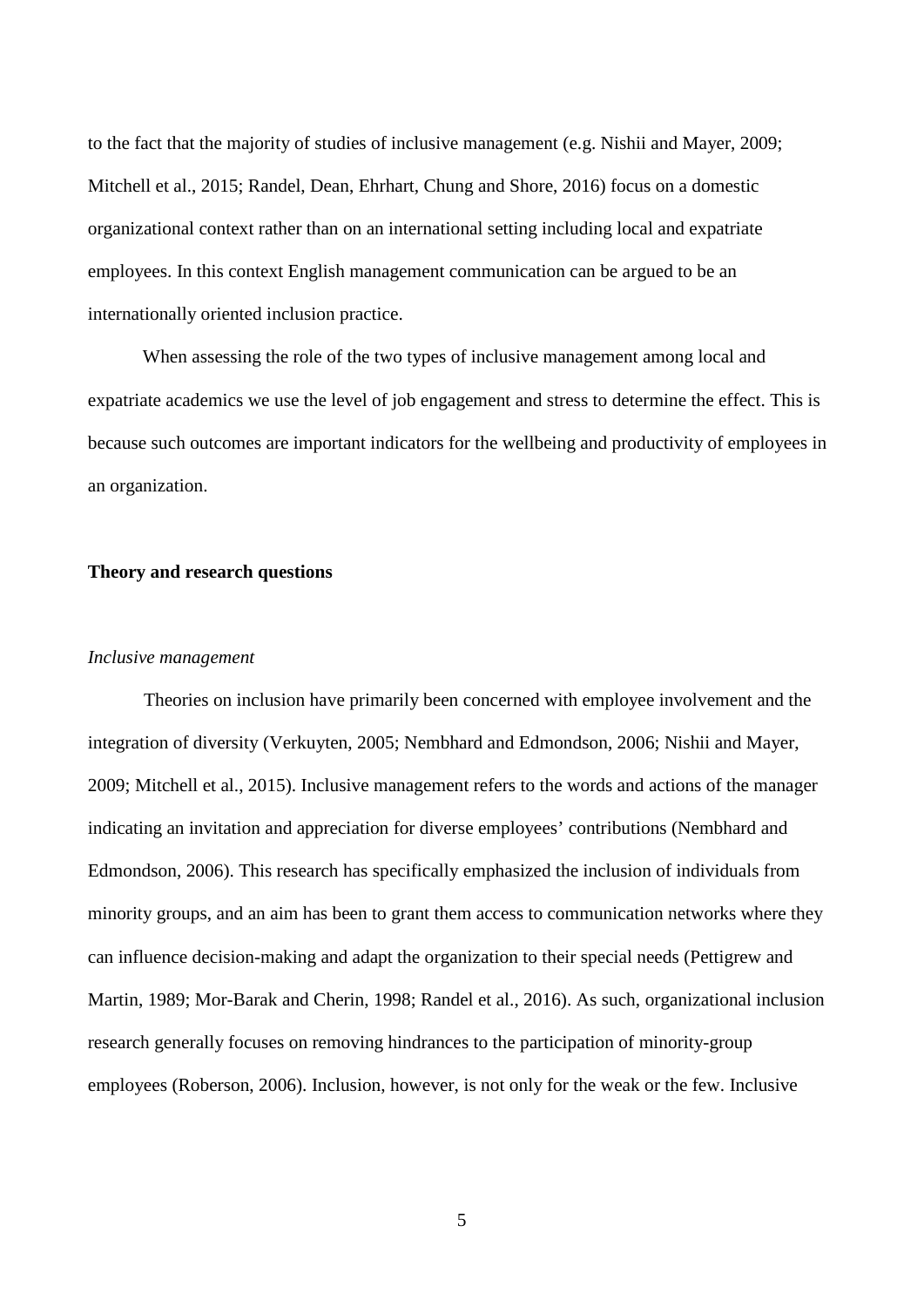management practices can also have positive effects on majority-group members making them feel empowered in the workplace (Pelled, 1996).

Accordingly, Konrad and Linnehan (1995) distinguish between general inclusive management practices and inclusive practices directed toward a specific gender, race, or nationality. The general practices they label identity-blind practices. This is where no special concern is taken towards any demographic group (Konrad & Linnehan 1995). In other words, this type of general inclusion can facilitate more participation through involvement of all organization members.

In contrast, some management practices may be structured to ensure that in addition to overall individual concerns, the specific needs of a demographic group are taken into consideration (Konrad and Linnehan, 1995). This could be done to support the inclusion of a minority group, which may otherwise be excluded from communication networks and participation in organizational decision making (Shore, Randel, Chung, Dean, Ehrhart and Singh, 2011). Hence, two different approaches to inclusion in organizations exist.

There may also be different reasons for the positive effect of inclusive management. Benefit to the individual may be caused by both instrumental and symbolic outcomes of the practices. With regard to instrumental reasons, Seibert, Silver, and Randolph (2004) pinpoint autonomy and information sharing as important reasons for why organization members want to feel included. As a theoretical framing for this argument, Leiter and Maslach (1999) argue that organization members can feel disengaged and stressed if they experience a mismatch between their needs and the work settings. If an individual is included and listened to, there is a greater chance that they feel in control over their job which should make them more engaged and less stressed. Accordingly, one reason for inclusive management to yield positive results is that organization members feel more in control over their situation since they are more involved in decision making. This will increase the fit between the person and the environment (Kezar, 2001). In other words, inclusion and empowerment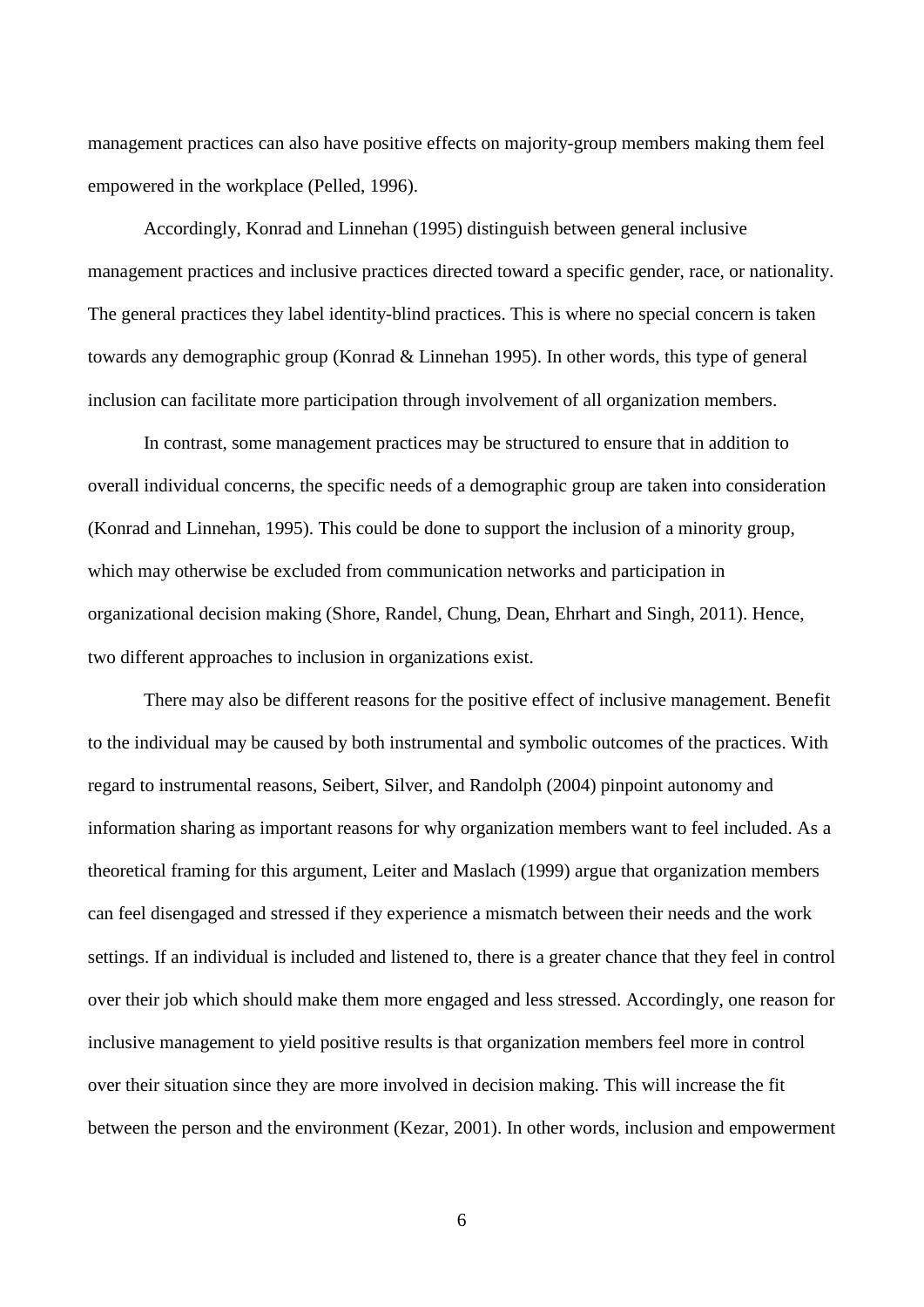allow individuals to adjust to demands in the environment and cope with them thereby mitigating stress according to their needs and circumstances (Butts, Vandenberg, DeJoy, Schaffer and Wilson, 2009). Another effect of increased inclusion is greater intrinsic motivation which is known to foster engagement (Seibert et al., 2004). Finally, inclusion has been found to improve the communication flow in organizations since more people are involved in the dialogue. This has also been found to reduce stress as a consequence from participating in the interaction (Butts et al., 2009).

In addition to the above-mentioned positive consequences, it has also been argued that the beneficial effects of inclusion for workers can sometimes be more symbolic than substantive in nature (Butts et al., 2009). In this regard, Alvesson (1993) argues that organizational ethics and knowledge can be seen as a symbolic vehicle that can be influential on organization members. Inclusive practices may simply signify to employees that they are valued and taken seriously by the organization (Noorliza and Asaari, 2006). This could also have a favorable effect on engagement and could reduce the individual's stress level.

# *Empowering management as identity-blind practice*

Empowering management encompasses processes of delegating and sharing power with the employee (Zhang and Bartol, 2010). Such empowerment of the employee is considered a psychological state of enhanced feelings of self-efficacy and control (Conger and Kanungo, 1988; Arnold, Arad, Rhoades and Drasgow, 2000). Moreover, a central aspect of empowerment is that it fosters employee participation in decision making (Ahearne, Mathieu and Rapp, 2005).

The practice of empowering management has been found to be valued in the academic profession across national boundaries (Bensimon and Neumann, 1993; Kezar, 2001). On a more general level, Hakanen, Bakker and Schaufeli (2006) found job control to be linked to job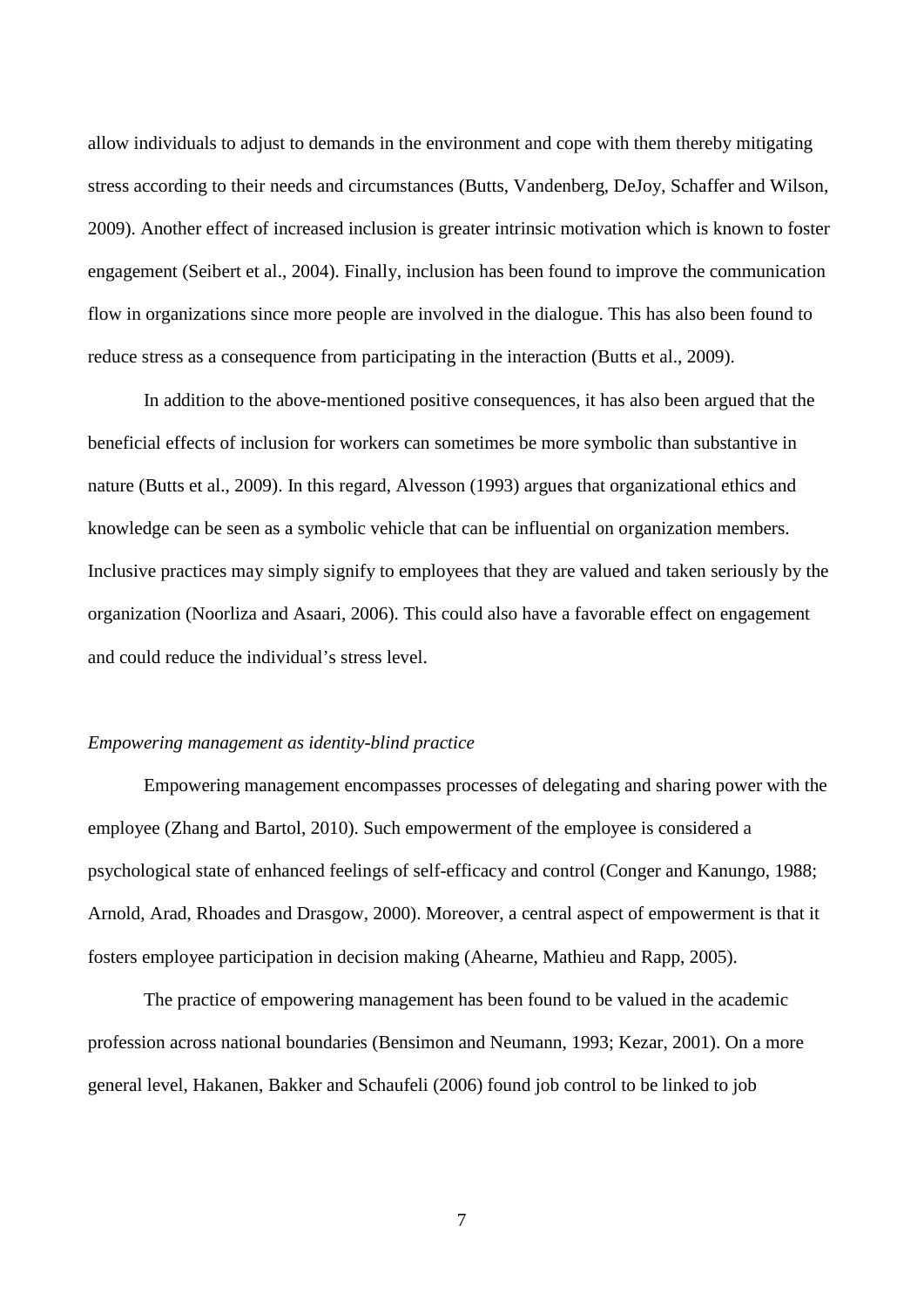engagement among teachers at different ranks. Similar results were found by Sonnentag, Mojza, Demerouti and Bakker (2012) in a panel study with 111 participants.

While relatively solid strong evidence seems to support the link between empowering management and job engagement, there are also indications that employee stress levels could be reduced by the same practices (Skakon, Nielsen, Borg and Guzman, 2010). For example, Dobreva-Martinova (2002) found an inclusive and empowering management style to reduce job ambiguity and subsequently occupational stress. Among public sector employees, Laschinger and colleagues (1999) specifically identified managers with an empowering behavior to have a less stressed work group. Almost and Laschinger (2002) showed that nurses being empowered by access to information and opportunities in their work environment experienced a lower degree of job strain.

While domestic research generally finds positive effects of empowering management, some studies, however, indicate that not all employee-groups may have the same view on this type of management depending on their cultural background. For examples, it has been highlighted that non-Western individuals are less receptive to empowerment (Michailova, 2002). Accordingly, although domestic research on homogeneous groups provides a strong empirical documentation for the constructive effect of empowering management practices, studies distinguishing between local and expatriate employees suggest that differences may exist. We therefore pose our first research question:

*RQ 1* How will empowering management, as an identity-blind inclusive management practice, influence job engagement and stress for local and expatriate employees respectively?

#### *English management communication as identity-conscious practice*

It has been argued that it is the internal communication in the organization which enables work groups to create a healthy social environment and coordinate work activities (Hobman, Bodia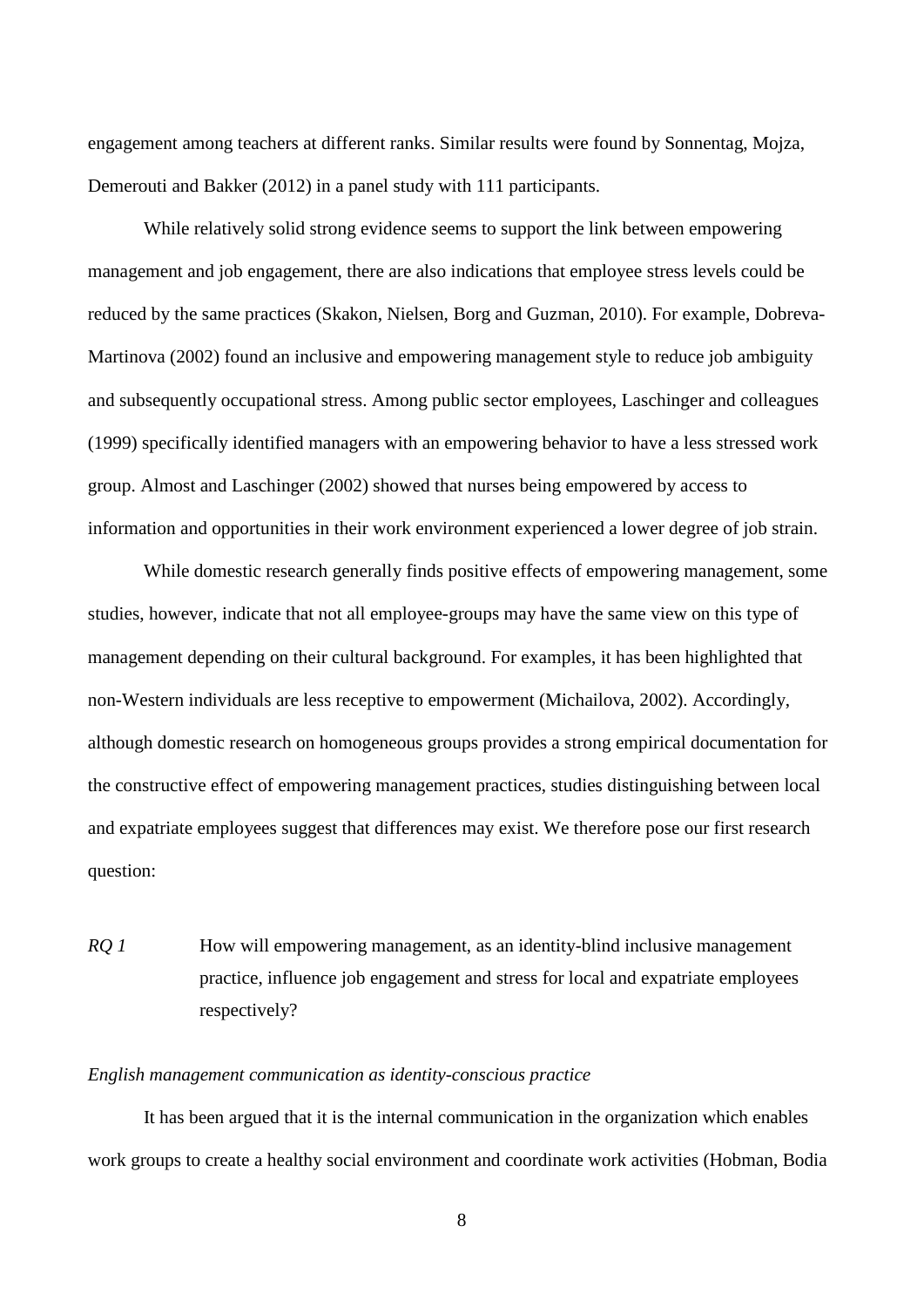and Gallois, 2004). In an international organization, a managerial approach to ensure that all employees are included in the international communication has been to adopt a common language that all can understand and speak (Bartels, Peters, de Jong, Pruyn and van der Molen, 2010; Lauring and Selmer, 2010, 2012b). A common language can be seen as inclusive in that it provides a unifying code between individuals holding different language repertoires (Janssens and Steyaert, 2014).

Related to this, Lauring and Selmer (2012a) found that conscious use of the common language by the management promoted inclusiveness and increased openness to diversity in multicultural organizations. This perception by members is important since linguistic involvement and acceptance have been found to enhance individuals' willingness to communicate despite proficiency variations in the common language (Klitmøller, Schneider and Jonsen, 2014; Bordia and Bordia, 2015).

As such, inclusive language management is a form of communication which allows all linguistic minorities to take part in the dialogue and thus a more equal access to information and decision making for the expatriate group (cf. Lauring and Klitmøller, forthcoming). Here, the manager's key role would be to set an example for overcoming language-induced isolation among foreign personnel (Neeley, Hinds and Cramton, 2012).

Only a few studies have explored the link between language and engagement. However, with regard to symbolic consequences, Wefald and Reichard (2011) argue that employees' beliefs concerning the extent to which the organization values their contribution are important antecedents to work engagement. The use of a common language which expatriate personnel can understand would certainly increase the feeling that the local management cares about the foreign individuals' contribution to the organizational dialogue.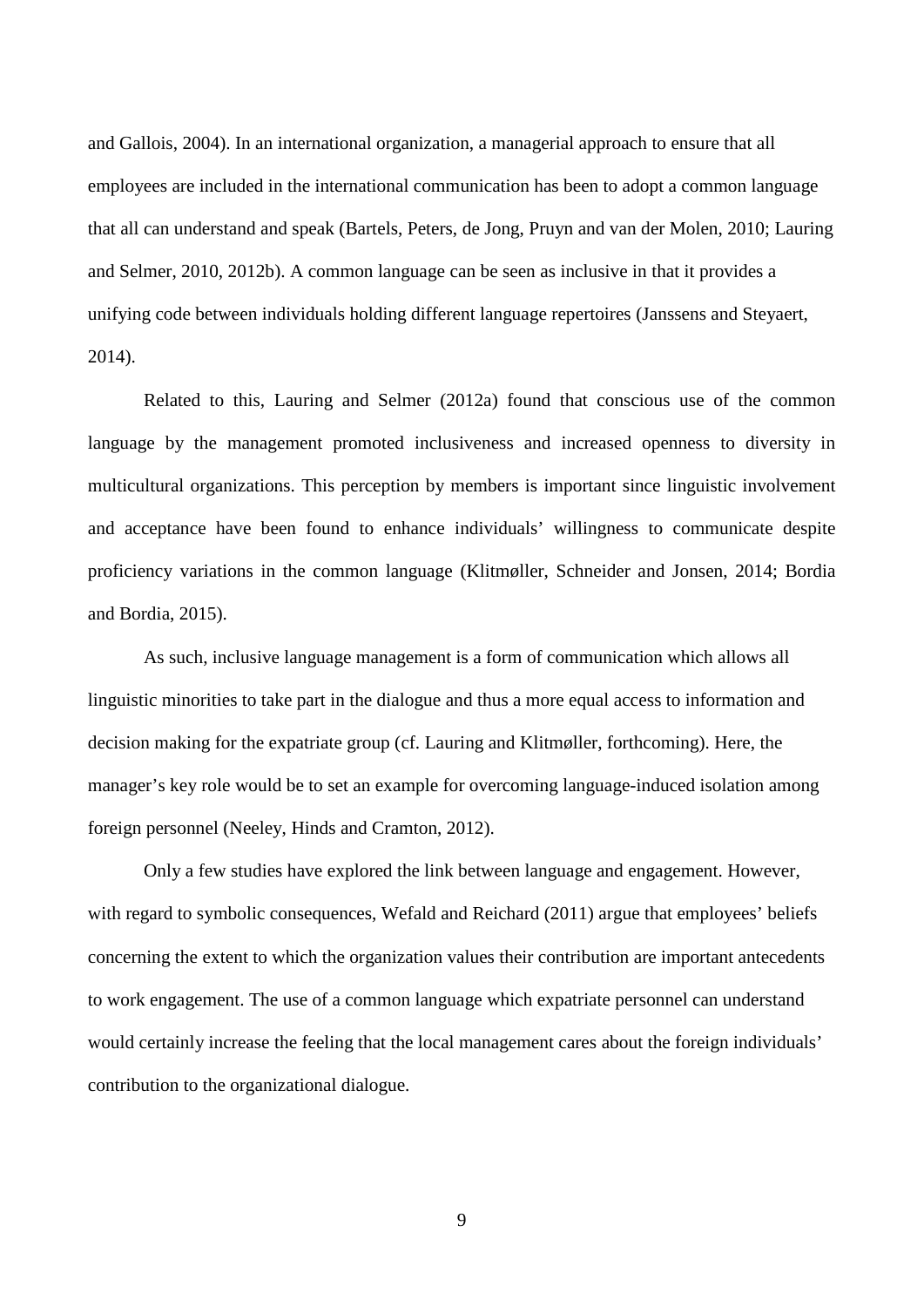English management communication may also affect stress. Smeltzer (1987) argues that communication among members of the work group is one of the most important communication variables in relation to work stress. According to Smeltzer (1987), this indicates that if organization members are excluded from internal communication, it will increase their stress level. Related to this, Hajro and Pudelko (2010) describe how the linguistic competencies of the managers are vital for healthy functioning of a work group leading to lowering the general stress level. Moreover, continuous code switching between the local and common language as well as reduced access to information and decision making could be disruptive and cause anxiety and stress among foreign employees as they feel left out (Tenzer, Pudelko and Harzing, 2014).

However, the effect of English management communication may not be similar for expatriate and local employees. Speaking a common, second language has been described also to have many negative consequences in relation to speaking one's native tongue. It can reduce communication speed and frequency as well as creating misunderstandings. Unfamiliar vocabulary, strong accents, slow speech rhythm, or frequent grammatical mistakes can make it more difficult for employees in international work groups to interact (Yashima, Zenuk-Nishide and Shimizu, 2004; Wells, 2013). Moreover, according to Volk, Köhler, and Pudelko (2014) processing information in a non-native language depletes an individual's cognitive resources so that few reserves are left for other tasks. Such hardship makes working by use of a second language demanding and often stressful.

When taken from the perspective of the local employees, managerial inclusive practices inducing the employees to communicate primarily in English may lead to the perception of working in a more stress-full and less engaging environment. This is compared to an otherwise demographically homogenous workplace, where the majority group's mother tongue could be freely spoken thus granting greater rhetorical power to the individual. Hence, even though minority groups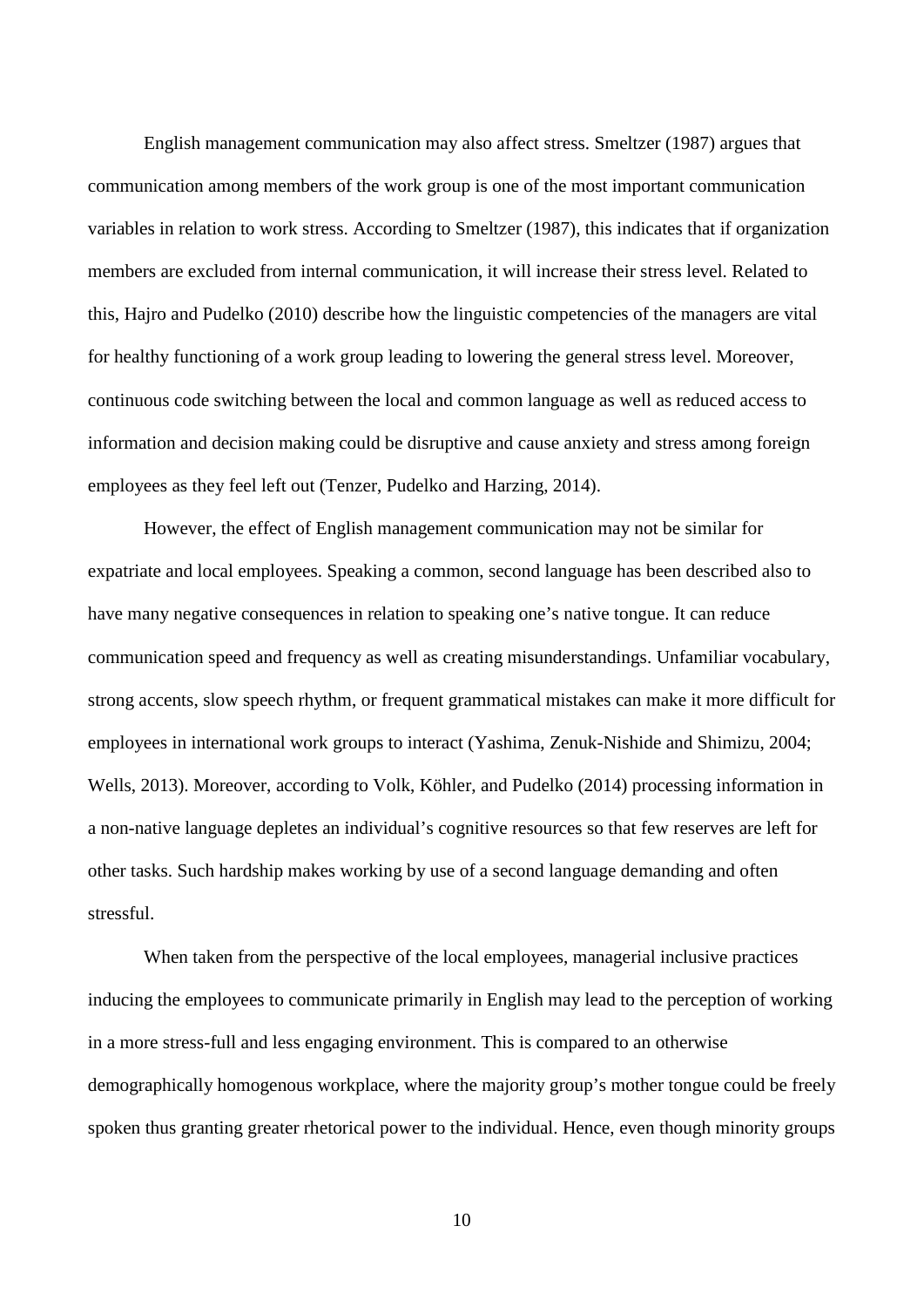such as expatriates perceive English management communication as a just and positive inclusive practice, this may be considered differently by the local majority. They may instead consider such management practices as favoring the presence and participation of a minority group in a way that could be problematic for their own job performance and wellbeing (Bobo and Kluegel, 1993; Konrad and Linnehan, 1995). In other words, there could be good reasons for why identityconscious inclusive management practices, such as using a common language, could be beneficial for expatriates. However, the same practice could have negative consequences for local academics. Accordingly, we ask the second research question:

*RQ 2* How will English management communication as an identity-conscious inclusive management practice influence job engagement and stress for local and expatriate employees respectively?

#### **Methodology**

To investigate our two research questions, we have chosen a quantitative survey method. Such an approach is usually depicted as applying a positivist and objectivist epistemological perspective on social phenomena. However, in the studies of people in complex organizational settings, one has to acknowledge that, based on their differentiated experiences, individuals ascribe multiple meanings to social experiences, which pose difficulties to fit into pre-determined categories (Denzin and Lincoln, 1998). This entails a certain precautious attendance to the often assumed generalizability and causal explanatory support of quantitative methodology (Yilmaz, 2013). By the careful use of theory as an essential foundation for our exploratory research questions, we seek to comply with such limitations of survey research. Hence, we acknowledge that a deductive approach entails that relations between categories and variables are theoretically assumed and may be empirically proposed in the analysis, yet not exhaustively determined. The shortcomings of such an approach should therefore be acknowledged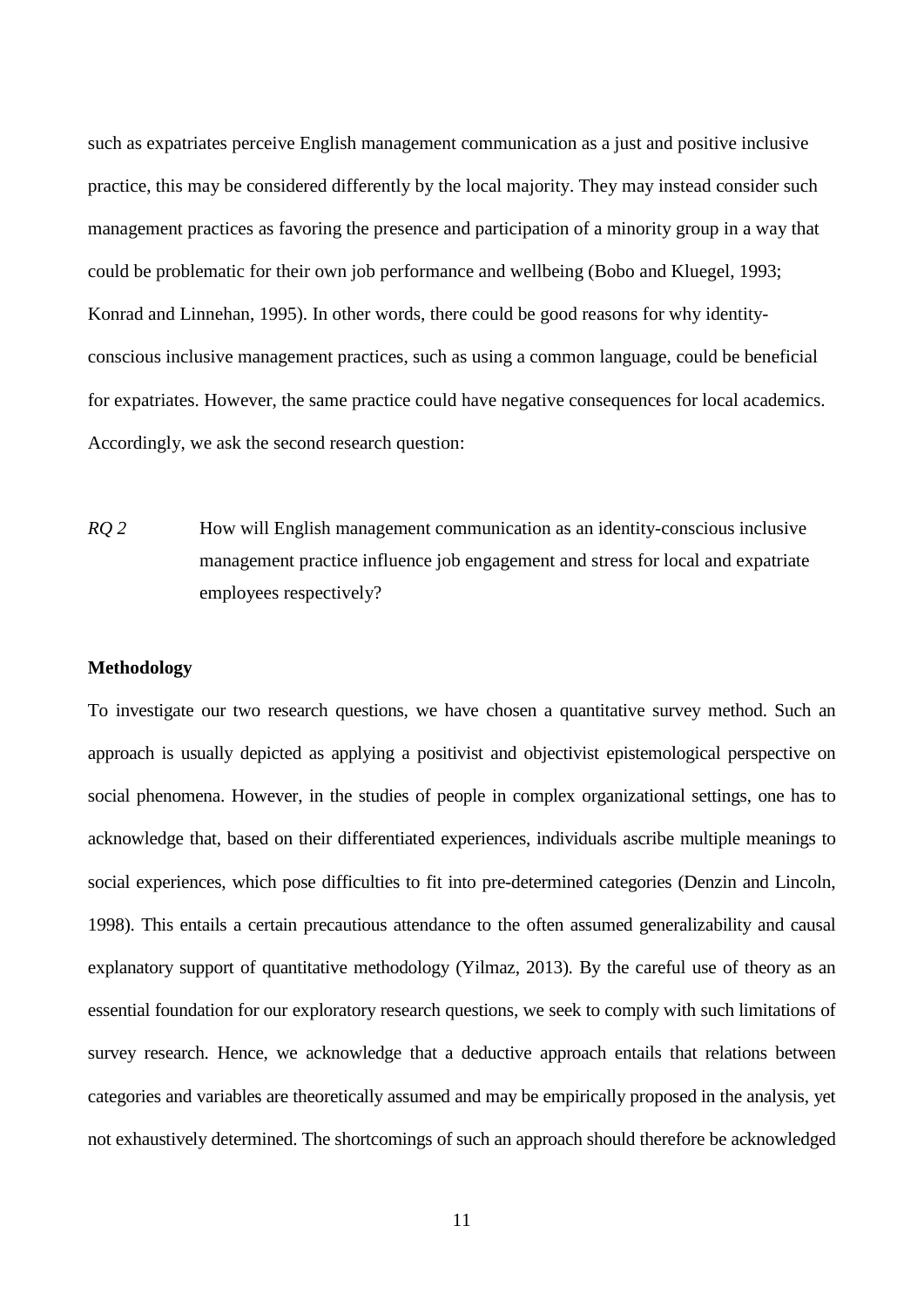in the design of the data collection and not least in the conclusions made (Miles and Huberman, 1994).

Although some weaknesses in a quantitative approach could be alleviated by research of a more qualitative nature, there are obvious values of applying a survey design for our purpose. By use of quantitative data, we can provide a general picture of relations between different participant-rated variables that could not have been achieved with the same precision by use of, e.g., interviews or observations (Patton, 2002). This is especially important in our case because qualitative expatriate research has made the argument that empowerment can have negative consequences in international settings (e.g. Michailova, 2003). As this argument is counter to existing domestic quantitative research, there is a need to explore this assumption in a more generalizable way in order to support or reject the oppositional arguments made in this field. We thus assess that our research method is well-suited to answer our main research questions although we acknowledge that qualitative research could add further details and explanations to our findings. This is discussed further in the section on potential future extensions of our results.

# *Sample*

Our investigation has gained insights into the consequences of inclusive management for local and expatriate academics through questionnaires distributed to university employees in the Nordic countries (Denmark, Sweden, Norway, and Finland) and the Netherlands. These countries were selected because English is extensively used as a common language by international organizations (including the university sector). Academics were selected from the natural sciences as they often work in large international research projects and co-author collaborative ventures. In addition, English has become a lingua franca to the natural sciences in a highly globalized research field, and most of the natural science disciplines can be researched irrespective of country boundaries. Respondents were identified from university webpages, and the sample included permanent staff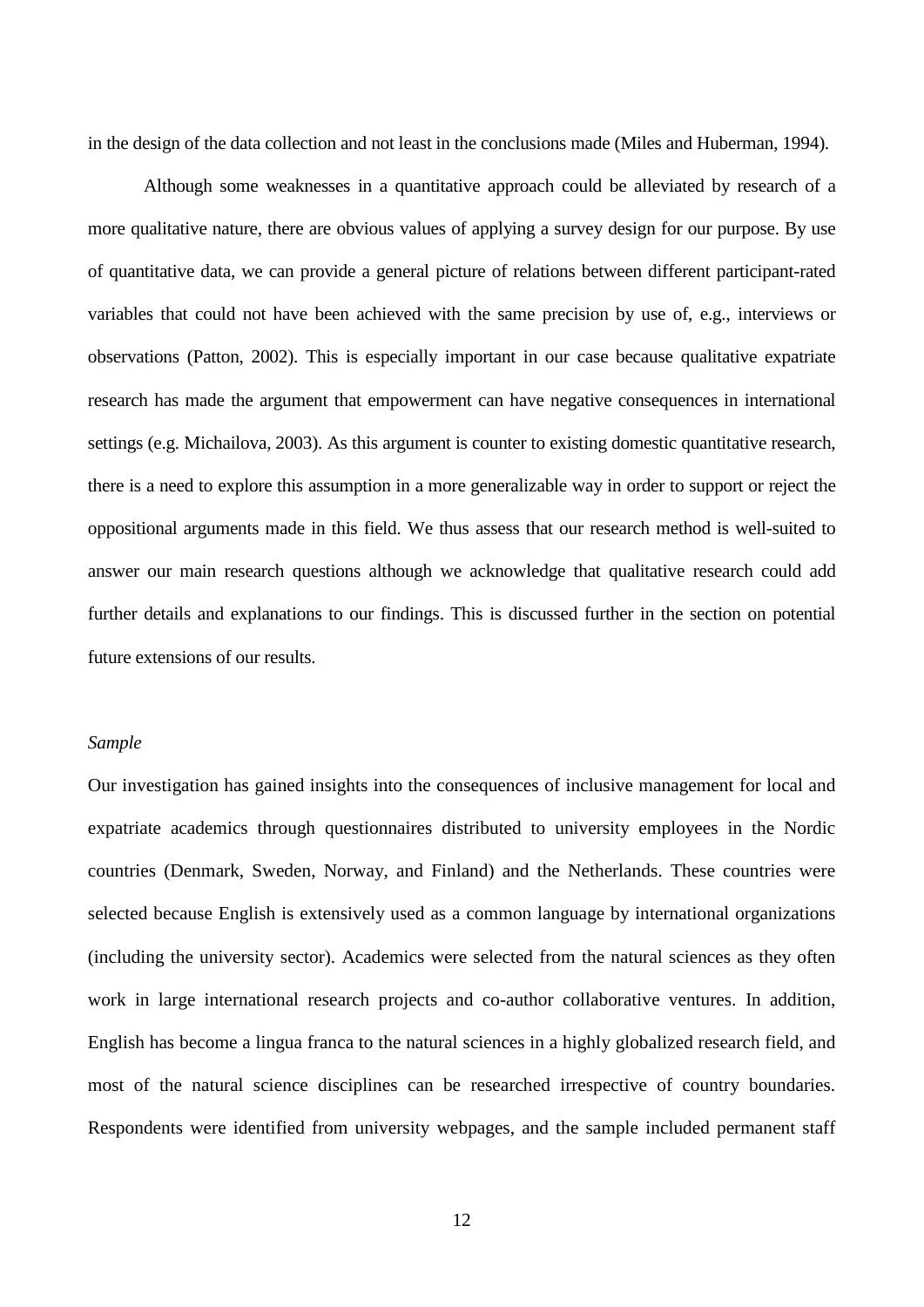members as well as doctoral researchers/PhD students, post-doctoral researchers, and assistant professors. Using an electronic survey program, 3,452 individuals were originally targeted. Eventually, after three reminders, 1,412 exploitable responses were received amounting to a response rate of 40.9%.

For the purpose of this study, the total sample of academics was divided into two groups based on whether they worked in their native country or a country to which they had expatriated. The local academics constituted 56% of the total sample with an average age of 39.67 years (SD=11.57). The subsample of local academics had a majority of 56.8% of male respondents. Amongst expatriate academics, the average age was 34.96 years (SD=8.70). In the host country, the expatriate respondents had a majority 61.9% of male respondents and only 38.1% represented the female population. The majority, 65.6%, came from outside the EU countries.

#### *Measures*

Except for background variables all constructs were measured by established multi-item scales. Response categories for all scales ranged from (1) strongly disagree to (7) strongly agree. As is common in similar studies, this investigation used currently held nationality as an indicator for expatriate status (Lauring and Selmer, 2014).

#### Inclusive management:

*Empowering management* was measured by a three-item, seven-point subscale on fostering participation in decision making by Zhang and Bartol (2010). Sample item: "My team leader makes many decisions together with the team" (*alpha*=.90). *English management communication* was measured by a five-item, seven-point scale by Lauring and Selmer (2011). Sample item: "The team leader issues instructions and guidelines in English" (*alpha*=.85).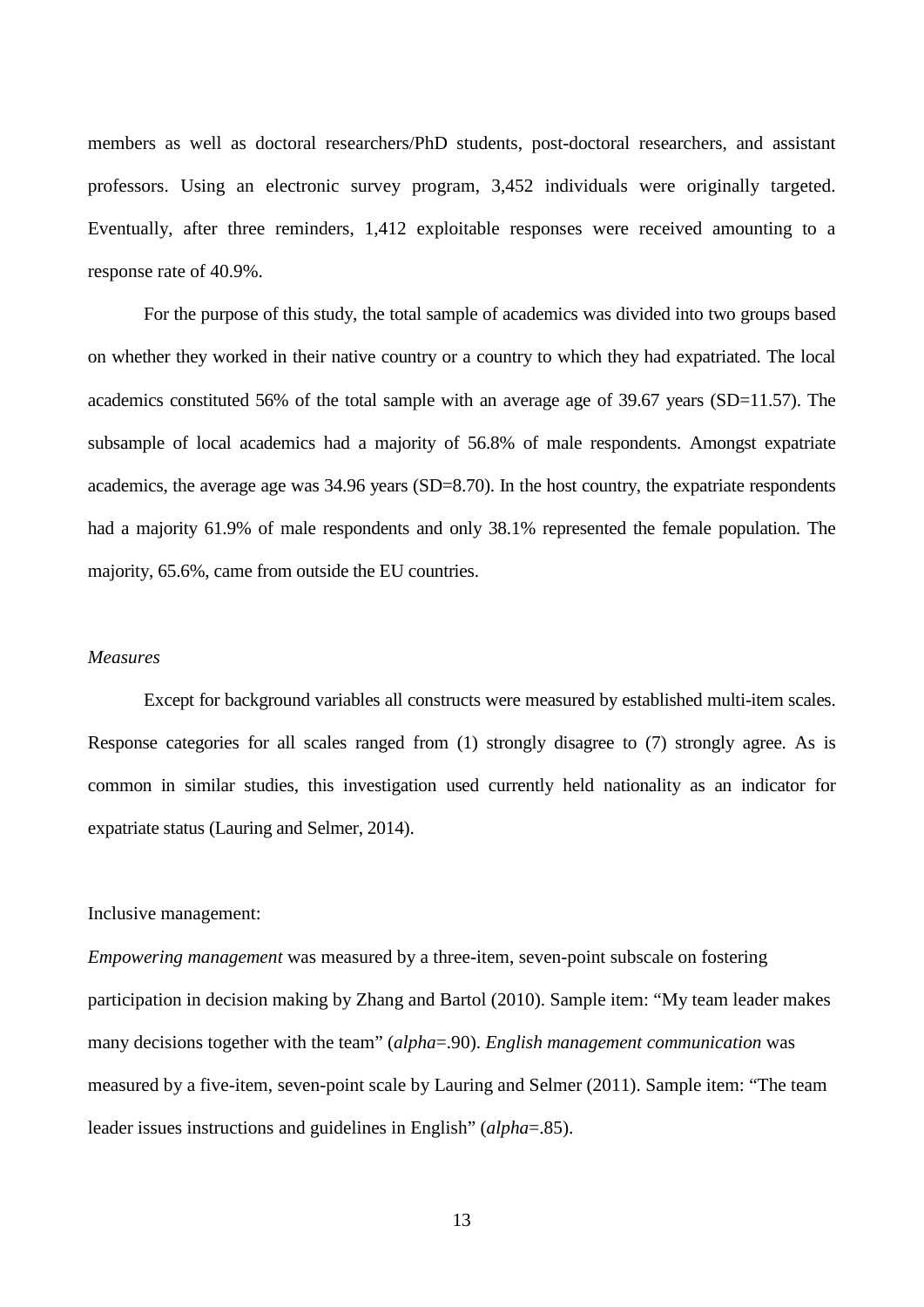Engagement and stress:

*Job engagement* was measured by a nine-item, seven-point scale by Schaufeli et al. (2006). Sample item: "When I am working, I forget everything else around me" (*alpha*=.74). Stress was measured by Parker and DeCotiis' (1983) two subscales. *Job anxiety* was measured by six items. Sample item: "I have felt uneasy and nervous as a result of my job" (*alpha*=.79). *Work pressure stress* was measured by four items. Sample item: "We have too much work and too little time to do it" (*alpha*=.80).

In the multiple regressions, *Age* was applied as a control variable because job engagement and stress may change depending on the respondent's age (James, McKechnie and Swanberg, 2011). This variable was assessed from a direct single question to the respondents: "How old were you on your last birthday?"

The above variables are measured independently as rated by the participants. However, through statistical analysis we asses if some constructs seem to be related to each other or not. In other words, if an increase in values for one variable is followed by a similar increase in another variable, this could be taken as an indication that the two variables are related to each other. In addition, by dividing the sample the relation or non-relation can be compared for different groups.

To conclude the methodological considerations, it should be mentioned that conducting this type of survey-based research means that we have only been in scant contact with the participants of the study. Hence, we have not influenced the research field directly through our presence as would have been the case for a qualitative approach. Still, since we are studying individuals in the same situations as ourselves, namely local and expatriate academic researchers, we are not entirely detached from our subjects, which would be the ideal of positivist research. The selection of variables and hypotheses are based on useful theories in the field (e.g. Konrad and Linnehan, 1995),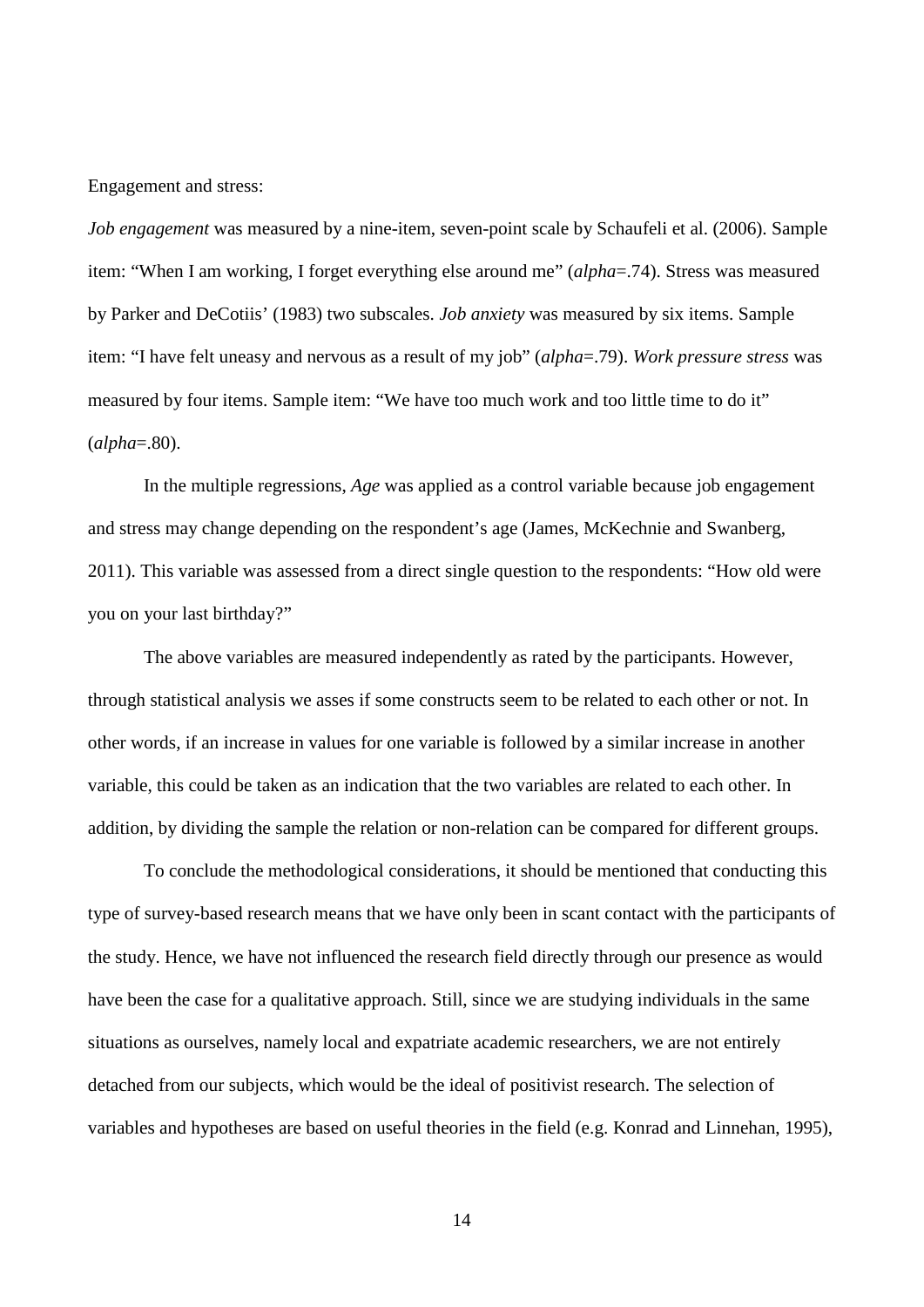but they are also guided by our own daily experiences with internationalization of our profession and inclusion. Indeed, it was because this theme caught our initial interest – registering unsolved managerial problems and tensions in our own work context – that we decided to launch the study.

# **Results**

In this section we shortly outline the statistical results of the study. For an overview of the variables, we provide a table depicting the sample means, standard deviations, and zero-order Pearson correlations of all variables (Table 1).

# [Insert Table 1 about here]

The two research questions were explored by way of two sets of hierarchical multiple regressions. The first set included local academics (Table 2). The control variable, Age, was entered in Step 1. That produced a significant positive association with Job engagement (beta =  $0.12$ , p<.01) and Work pressure stress (beta = .16,  $p<.001$ ) in addition to a significant negative association with Job anxiety (beta= $-0.21$ , p< $.01$ ). The significant and positive association between Age and the applied dependent variables justifies the application of the former variable as a control in the multiple regressions.

In Step 2, the predictor variables, Empowering management and English management communication, were entered. Empowering management produced a significant positive association with Job engagement (beta =  $0.11$ , p<.01) and a negative relation with Job anxiety (beta =  $-0.16$ ,  $p<.001$ ) and Work pressure stress (beta = -0.08,  $p<.05$ ). English management communication produced a significant positive association with Work pressure stress (beta =  $0.10$ , p $< .01$ ).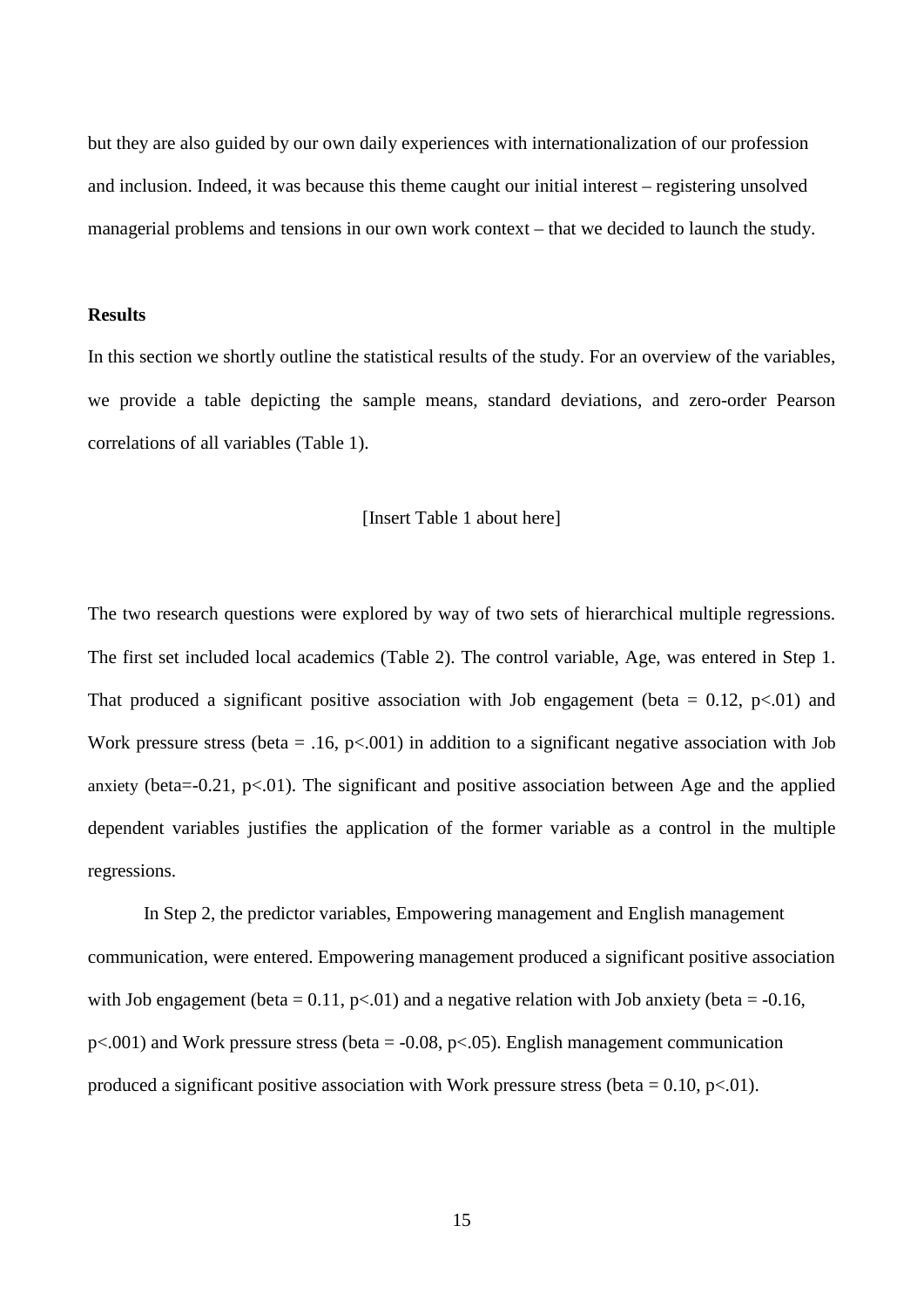#### [Insert Table 2 about here]

Results of the second set of hierarchical multiple regressions included expatriate academics as displayed by Table 3. Similar effects as in the first regression were found for the control variable, Age.

In Step 2, the predictor variables, Empowering management and English management communication, were entered again. Like in the first model this variable produced a significant positive association with Job engagement (beta =  $0.14$ , p<.01) and a significant negative association with Job anxiety (beta =  $-0.21$ , p<.001) and Work pressure stress (beta =  $-0.13$ , p<.01). However, there was no significant effect of English management communication on any of the outcome variables. We use these results to answer the two research questions in the discussion.

# [Insert Table 3 about here]

#### **Discussion**

#### *Main findings and limitations*

In this study we explored two research questions related to how inclusive management functions in international organizations. This contributes to the existing literature on inclusive management (Mor-Barak, 2000; Nembhard and Edmondson, 2006; Nishii and Mayer, 2009; Randel et al., 2016) by adding the international dimension. More specifically, we explore differences in relation to two types of inclusive management: that of identity-blind and that of identity-conscious practices. Especially the focus on language in inclusive management is novel to the field and relevant to the international context comprising local and expatriate academics.

The first research question concerned identity-blind inclusive management in the form of empowering management. Domestic research has found positive consequences of empowering management practices in relation to both job engagement (Hakanen et al., 2006) and stress (Almost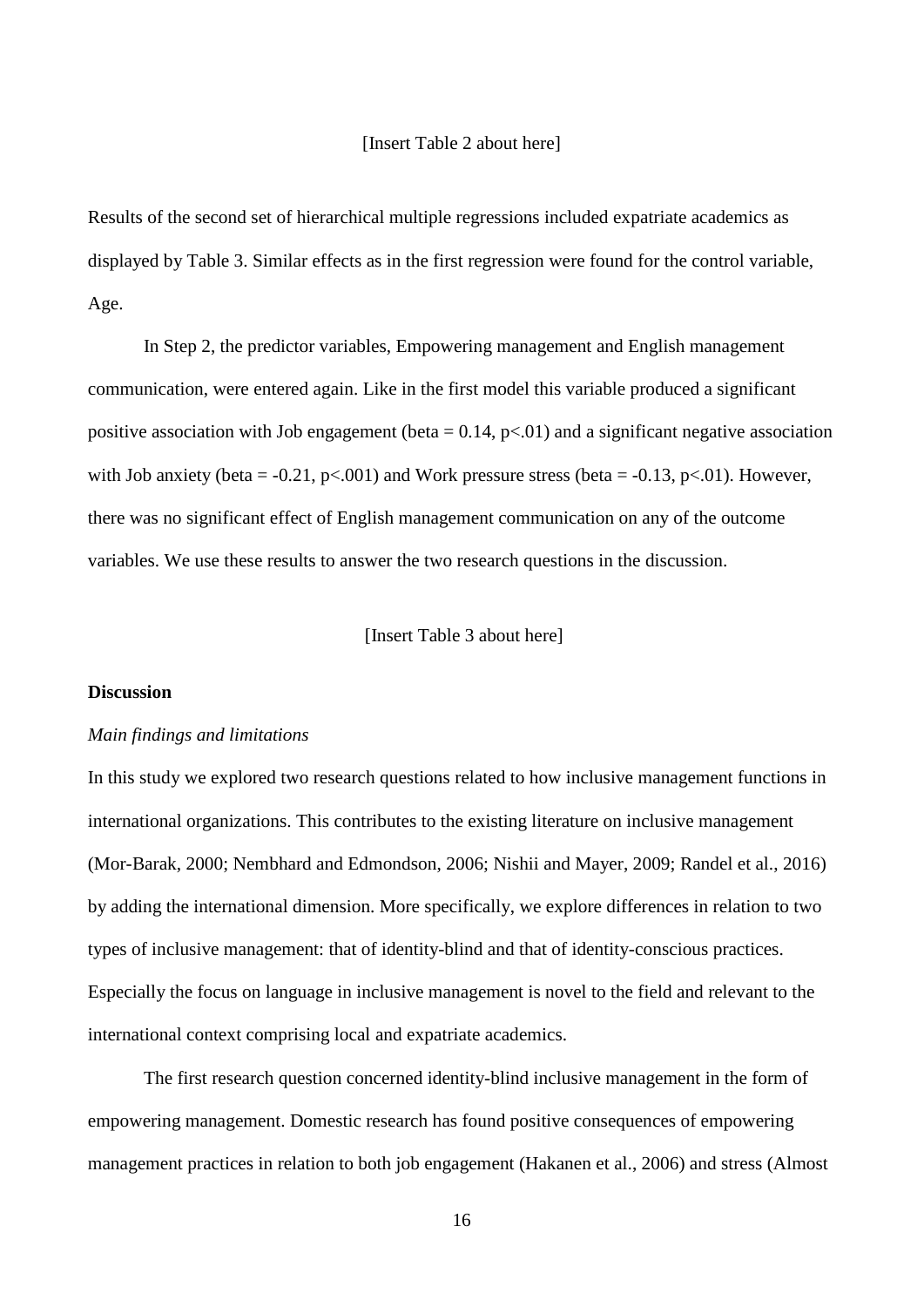and Laschinger, 2002). Other studies, however, have argued that the effect of identity-blind empowerment can be dependent upon culture (Michailova, 2002). Yet, such an influence could not be identified in our study of academics. More specifically, we found that for international university organizations there was no difference in the effect of empowering management practices between expatriate and local academics on neither engagement nor stress.

In this respect our study suggests that international university organizations function similarly to most domestic organizations when it comes to empowering management: it is something that benefits all employees. This is in correspondence with prior research showing that the practice of empowering management is valued in the academic profession across national boundaries (Bensimon and Neumann, 1993; Kezar, 2001). While claims have been made that universities have come to resemble other international organizations using highly qualified personnel (Lauring and Selmer, 2012a), it is still unclear to what extent our results can be generalized. It is possible that in international organizations with blue-collar workers, the effect of empowering management would to a higher degree be dependent on culture or expatriate status as found by Michailova (2002). This line of inquiry, however, needs to be further explored in future studies.

The second research question dealt with identity-conscious inclusive management asking how English management communication would influence local and expatriate academics respectively. Prior research indicated that being included in the organizational communication flow increases job engagement (Wefald et al., 2011) and decreases stress (Tenzer et al., 2014). Such results would predict English management communication to have a positive effect for expatriates. However, other studies suggest that negative emotions may also origin from having to speak a second language that one does not master well (Volk et al., 2014). This could lead to disengagement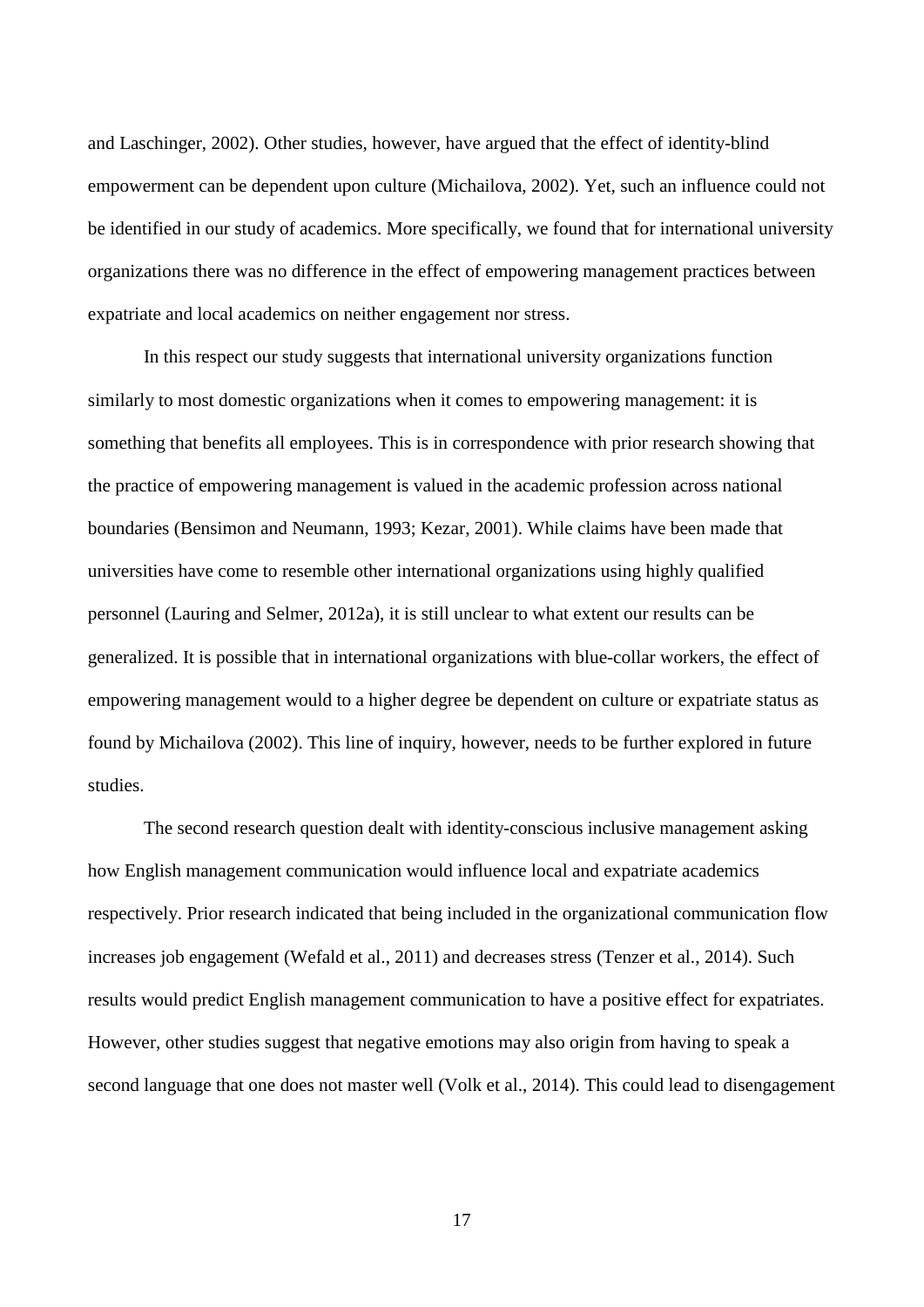and stress not least for the local employees that, as a majority group, may feel forced into this way of communicating due to increasing internationalization efforts by the organization.

Our results showed no effect of English management communication for the expatriate group but found a significant association between this practice and stress among the locals. This indicates that inclusive management practices in relation to English language could have negative consequences for locals while having no consequences for the expatriates. Our findings are thus in correspondence with prior studies which have emphasized that the majority group can perceive some inclusive practices as favoring the minority in ways that could be problematic for their own job performance and wellbeing (Bobo and Kluegel, 1993; Konrad and Linnehan, 1995). This could also be the case in our study where local academics feel more stressed since they might in several scenarios be prevented from using their native language. The expatriate academics, on the other hand, are probably more prepared to give up their mother tongue and comply with using a common language since they have relocated on their own initiative.

Although we found an increase in stress among local employees in departments with a high level of English management language, we found no effect on job engagement and job anxiety. This may simply be because having to speak a second language is cognitively demanding and thus stressful. However, this does not necessarily demotivate the worker in relation to the job task, nor does it lead to emotional strain in the form of job anxiety.

When applying the conclusions of this study, there are some limitations that should be taken into consideration. Common method variance could be a potential problem since all the data were collected by cross-sectional self-reports. However, the general and automatic condemnation of cross-sectional self-report methods has been found to be exaggerated (Spector, 2006). Moreover, differences between subsamples and varying effects for the two types of inclusive management cannot be explained by any method bias. Hence, although common method variance could have had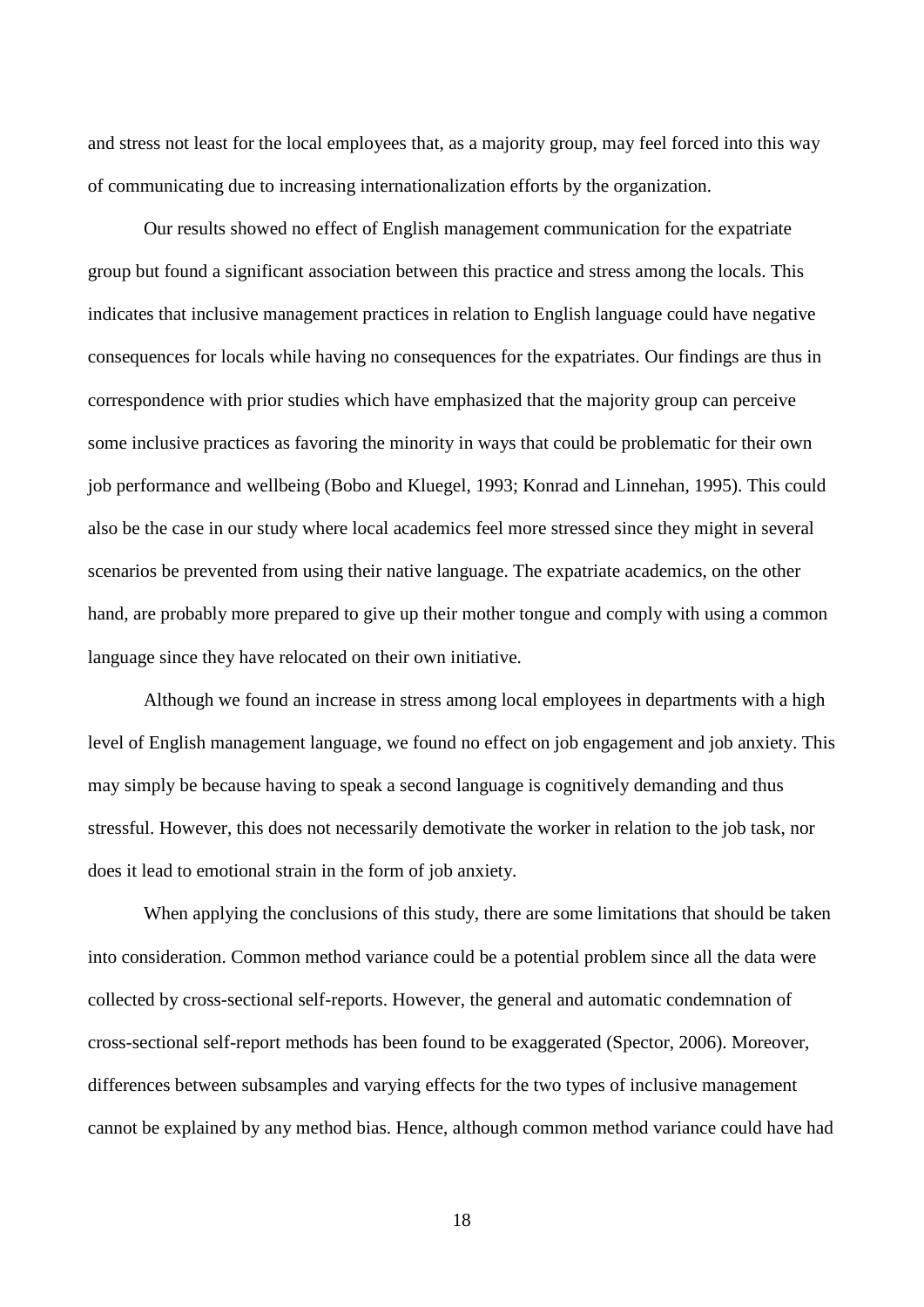some effect on the study, we estimate that it was not a serious problem in relation to our main conclusions.

To alleviate some of the methodological limitations of the quantitative method, a qualitative approach should be considered in future endeavors. This kind of data collection could provide more detailed answers to how employees deal with inclusion in international organizations and why it affects them like it does. Previous research has indicated that there could be both instrumental and symbolic reasons for inclusive management to have positive consequences. It is, however, very difficult to study the interrelations between different causes to the consequences for the different groups using survey research. Here it would be useful to apply a qualitative, near insider approach to assess the micro processes at play in inclusive management (cf. Moore, 2011).

#### *Implications*

Our findings could have some applicable guidelines for further theory-development with regard to inclusive management. Although the results may not be generalizable to all international organizations, they could provide a first step towards developing a more general theory on inclusive management in international organizations, specifically in academic or knowledge intensive organizations. The main conclusion to draw from our findings is that while general, identity-blind inclusion seems to be an overall positive practice in such organizations, identity-conscious inclusive management practices are a more precarious endeavor to engage in. Especially, our study suggests that research in inclusive management in international organizations should pay more attention to how inclusive management practices directed at specific international minorities also affect the local majority. We have to acknowledge that there will be a tradeoff when providing special treatment to better integrate a group with specific needs. Not least when dealing with needs that are perceived as incompatible with the preferences of the local majority. In this case, our study focused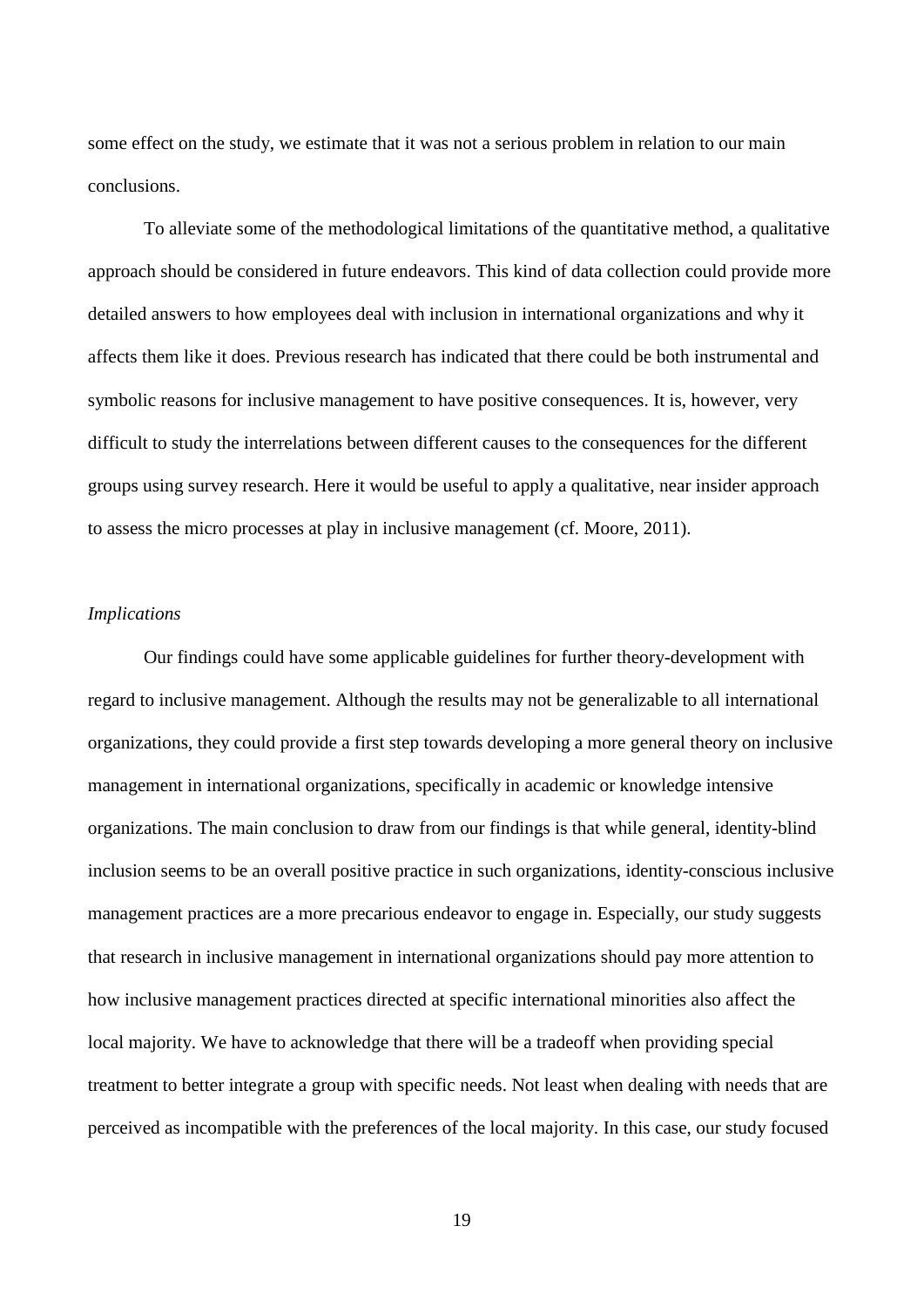on language, but it may also relate similarly to other identity-conscious inclusive practices such as funding aimed at attracting or favoring foreign national academics, or even food in the canteen.

From a practical perspective, there may also be useful learnings from our findings. With regard to empowering management, our study shows that, at least in universities, managers should not worry about specific cultures or groups feeling stressed or disengagement by this practice. In other words, empowerment for all is a good thing at least when it pertains to an internationalized academic organization.

In relation to the practical implications of language, we propose that HR departments and managerial staff in universities could benefit from gauging more closely the English skills among their local employees, who, in the studied countries in Northern Europe, would often report being fluent in English. However, such self-perceived proficiency may hold its limits since prior studies have found that even though individuals have good language skills, it is still demanding to interact in a second language (Volk et al., 2014; Lauring and Klitmøller, 2015). Moreover, English management communication may entail shifts in the power-balance between expatriate and local academics. For instance, the local academics might feel that the expatriates gain power and more influence in the organization if the latter is more proficient in English (cf. SanAntonio, 1987; Neeley, 2013). Thus, international organizations may benefit from training local staff in ways that prepare them for these types of linguistic encounters.

In terms of internationalizing faculty, English training interventions can sometimes face resistance from older members of staff who have perhaps, as the majority group, been used to communicate primarily in their local mother tongue (Lauring and Selmer, 2013). Moreover, some of these staff members might have a lower command of English thereby, in line with our results, experiencing more stress in relation to a shift to English management communication. Hence, this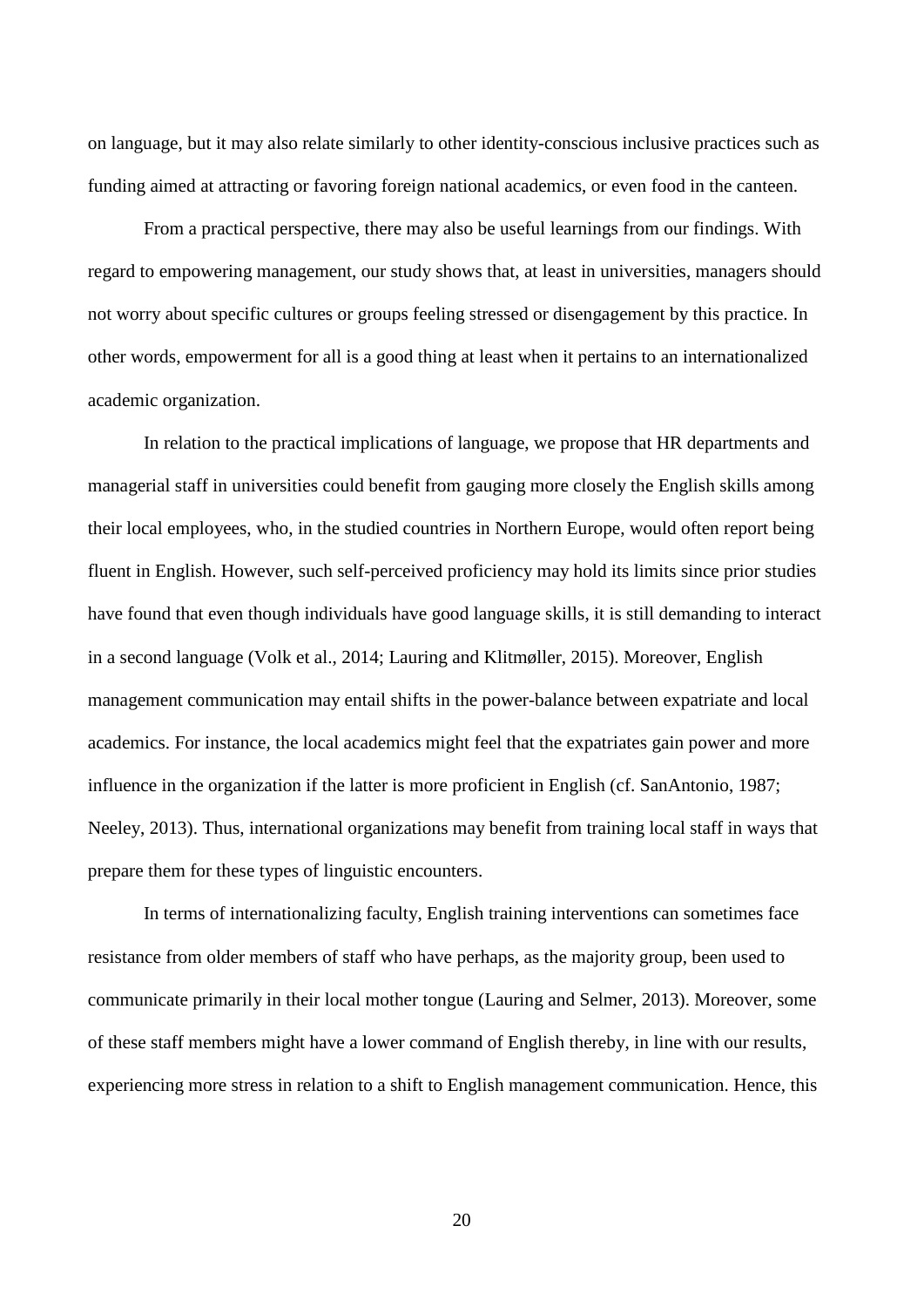group of employees could be important to include in the organization's inclusive management. Yet more studies are needed in this area.

The above described difficulties related to English management communication may also be an important focus during recruitment and selection processes particularly of the new local personnel. It seems relevant to emphasize the management expectations of having to communicate in English and prepare them for the potential stress that this may entail in comparison to being able to communicate in the local language. It follows that fluency in academic English could be included as a requirement in the job advertisement. The above efforts would contribute to the selection panel's ability to not always automatically choose the strongest academically accomplished candidate if he or she has poor communication skills in the common language.

Consequently, internationalization strategies of faculty should also become an endeavor involving the local employees and not only incoming expatriates. For example, as far as language training and recruitment selection criteria are concerned, the focus should also be directed at domestic staff members as they also need to be fully equipped to accommodate for the practice of establishing an international community within the organization they share with expatriate academics. More specifically, fluency in academic English (writing, reading, listening, speaking) of local employees could be explicitly assessed across the various phases during the recruitment process, for example by asking the candidate to solve a case study in English and/or deliver at least one of the job presentations in English.

Yet, while these practical implications may be relevant in academic organizations who strategically aim to develop a more international environment, it should also be acknowledged that some university departments do not fully pursue this. Instead, they should go for a balanced approach to recruitment and training where English language proficiency is only an optional component or listed as a 'desirable' rather than an 'essential' job feature. In both cases, however,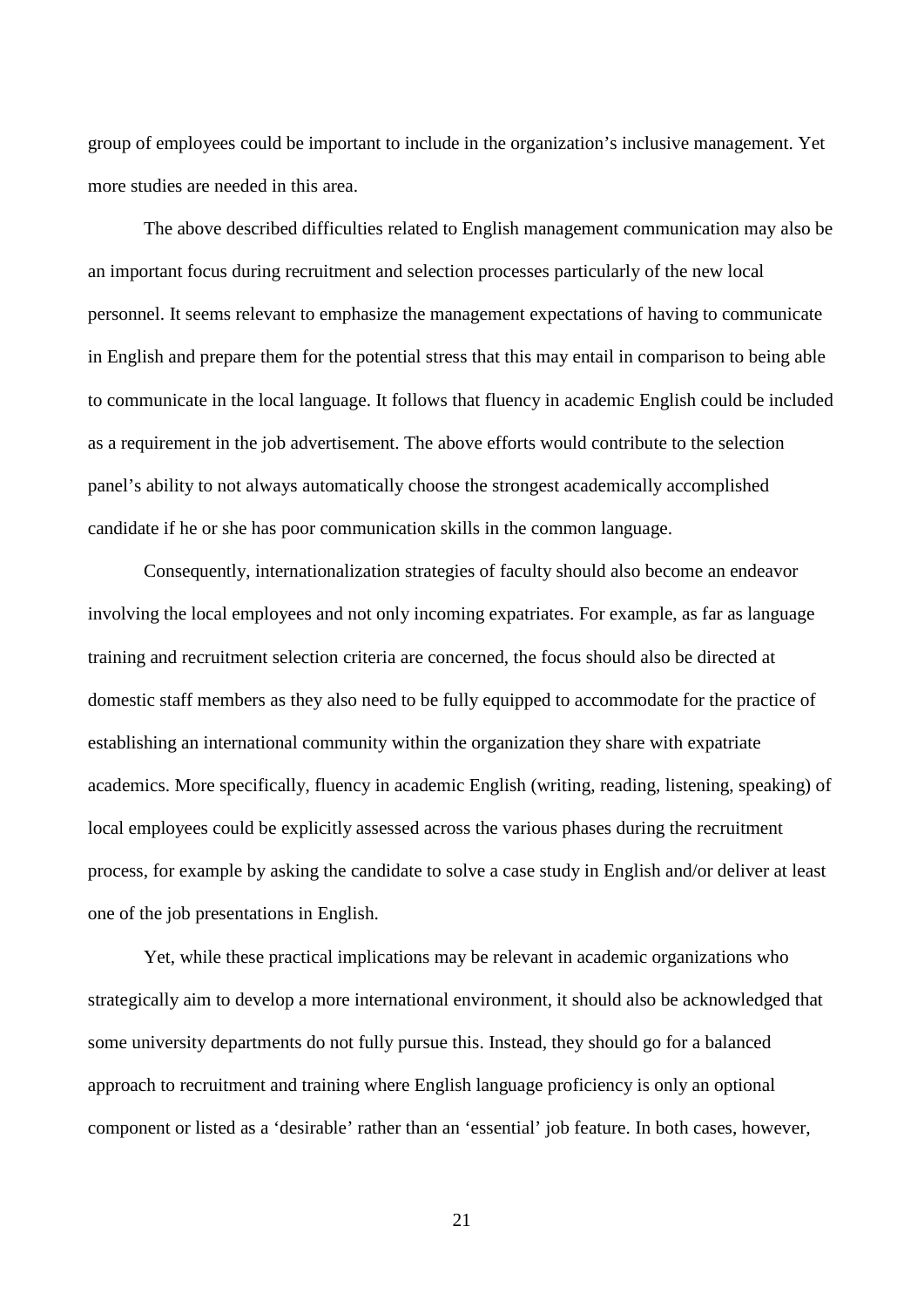clarity and transparency in terms of prioritizing which inclusive management practices are applied would be needed in order to avoid unnecessary stress among the staff.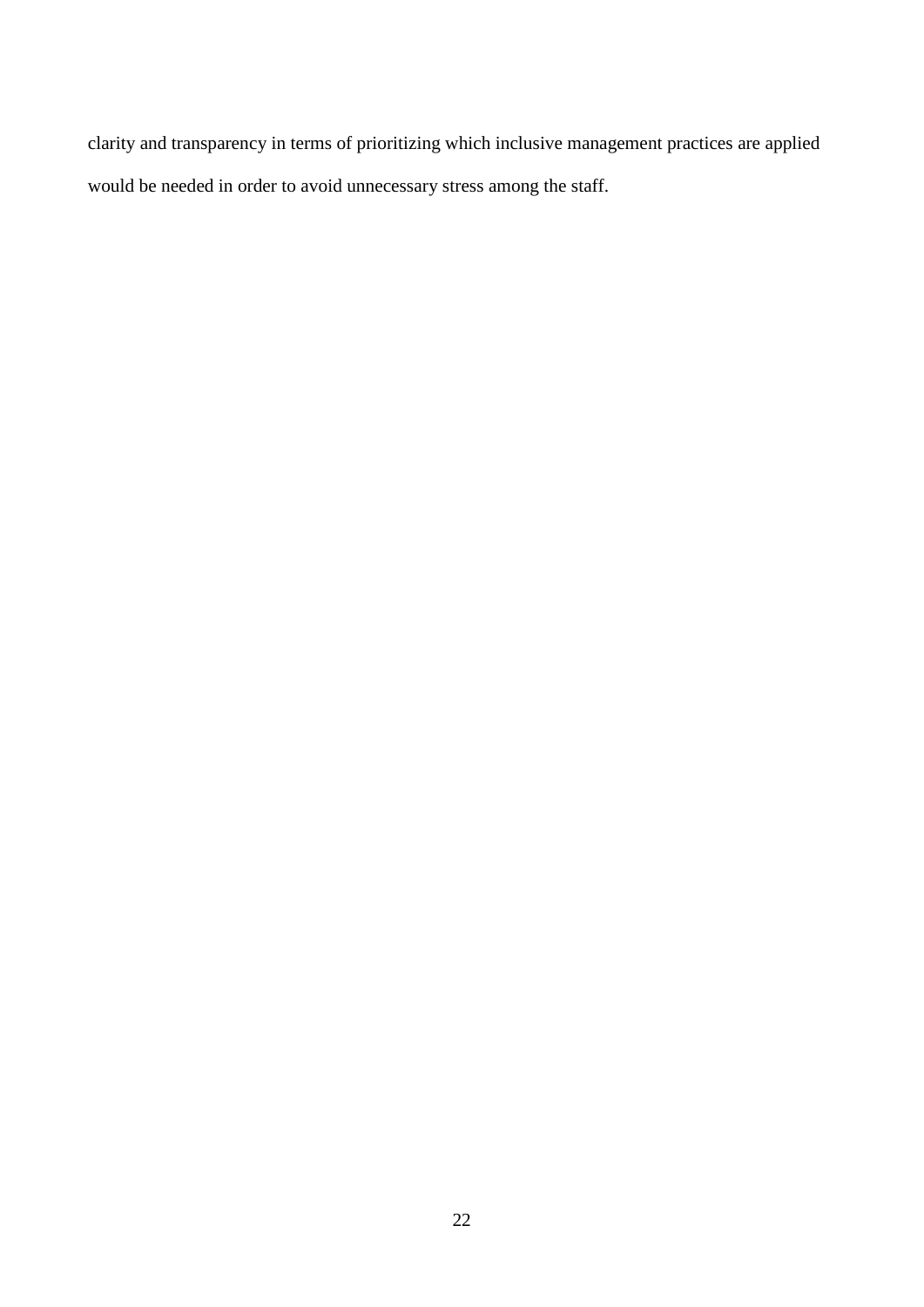# **References**

Ahearne, M., J. Mathieu and A. Rapp (2005), "To empower or not to empower your sales force? An empirical examination of the influence of leadership empowerment behavior on customer satisfaction and performance", *Journal of Applied Psychology,* Vol. 90, No (5), pp. 945-955.

Almost, J. and H. K. S. Laschinger (2002), "Workplace empowerment, collaborative work relationships, and job strain in nurse practitioners", *Journal of the American Academy of Nurse Practitioners,* Vol. 14, No (9), pp. 408-420.

Altbach, P., L. Reisberg and L. E. Rumbley (2010), *Trends in global higher education: Tracking an academic revolution,* UNESCO Publishing, Paris.

Altbach, P. G. (1996), *The international academic profession: Portraits of fourteen countries,* Carnegie Foundation for the Advancement of Teaching, Princeton.

Altbach, P. G. (2005), *Globalization and the university: Myths and realities in an unequal world,* NEA, Washington, DC.

Alvesson, M. (1993), "Organizations as rhetoric: Knowledge-intensive firms and the struggle with ambiguity", *Journal of Management Studies,* Vol. 30, No (6), pp. 997-1015.

Arnold, J. J., S. Arad, J. A. Rhoades and F. Drasgow (2000), "The empowering leadership questionnaire: The construction and validation of a new scale for measuring leadership behaviors", *Journal of Organizational Behavior,* Vol. 21, No, pp. 249-269.

Austin, A. E. (2003), "Creating a bridge to the future: Preparing new faculty to face changing expectations in a shifting context", *Review of Higher Education,* Vol. 26, No (2), pp. 119-144.

Bartels, J., O. Peters, M. de Jong, A. Pruyn and M. van der Molen (2010), "Horizontal and vertical communication as determinants of professional and organisational identification", *Personnel Review,* Vol. 39, No (2), pp. 210-226.

Bensimon, E. and A. Neumann (1993), *Redesigning collegiate leadership,* John Hopkins Press, Baltimore.

Bobo, L. and J. R. Kluegel (1993), "Opposition to race-targeting: Self-interest, stratification ideology, or racial attitudes?", *American Sociological Review,* Vol. 58, No (4), pp. 443-464.

Bordia, S. and P. Bordia (2015), "Employees' willingness to adopt a foreign functional language in multilingual organizations: The role of linguistic identity", *Journal of International Business Studies,* Vol. 46, No, pp. 415-428.

Butts, M. M., R. J. Vandenberg, D. M. DeJoy, B. S. Schaffer and M. G. Wilson (2009), "Individual reactions to high involvement work processes : Investigating the Role of Empowerment and Perceived Organizational Support", *Journal of Occupational Health Psychology,* Vol. 14, No (2), pp. 122-136.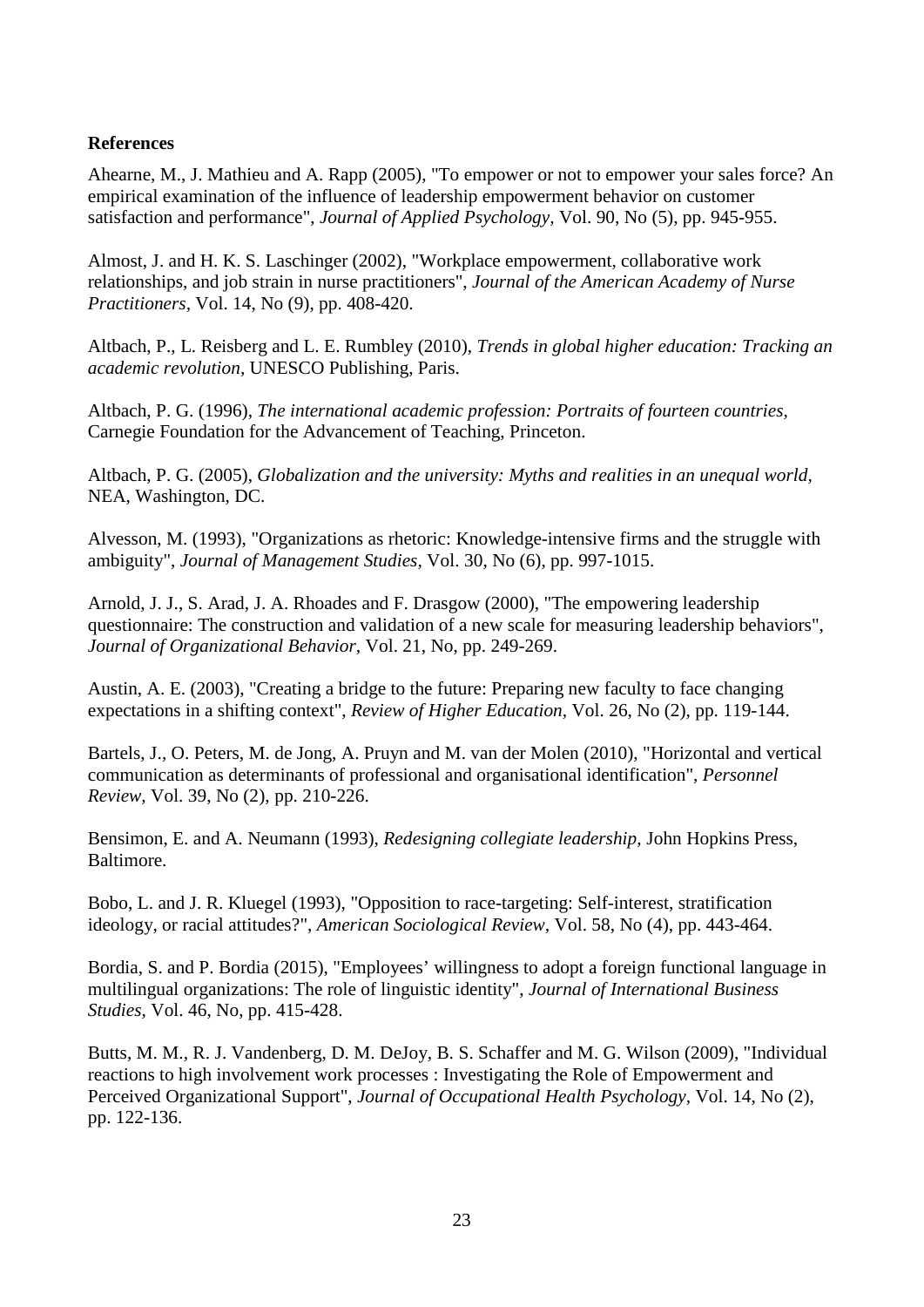Caprar, D. (2011), "Foreign locals: A cautionary tale on the culture of MNC local employees", *Journal of International Business Studies,* Vol. 42, No, pp. 608-628.

Conger, J. A. and R. N. Kanungo (1988), "The Empowerment Process: Integrating Theory and Practice", *Academy of Management Review,* Vol. 13, No (3), pp. 471-482.

Corley, E. A. and M. Sabharwal (2007), "Foreign-born academic scientists and engineers: Producing more and getting less than their U.S.-born peers?", *Research in Higher Education,* Vol. 48, No (8), pp. 909-940.

Denzin, N. K. and Y. S. Lincoln (1998), *The landscape of qualitative research: Theories and issue,* Thousand Oaks, CA: Sage Publications.

Devita, G. (2000), "Inclusive approaches to effective communication and active participation in the multicultural classroom An international business management context", *Active learning in higher education,* Vol. 1, No (2), pp. 168-180.

Dobreva-Martinova, T. (2002), "Occupational role stress in the Canadian forces: Its association with individual and organizational well-being", *Canadian Journal of Behavioural Science,* Vol. 34, No, pp. 111-121.

Feldman, M. S., A. M. Khademian, H. Ingram and A. S. Schneider (2006), "Ways of knowing and inclusive management practices", *Public Administration Review,* Vol. 1, No (89-99), pp.

Froese, F. J. (2012), "Motivation and adjustment of self-initiated expatriates: The case of expatriate academics in South Korea", *International Journal of Human Resource Management,* Vol. 23, No (6), pp. 1095-1112.

Gress, D. and L. Ilon (2009), "Successful Integration of Foreign Faculty into Korean Universities: A Proposed Framework", *KEDI Journal of Educational Policy,* Vol. 6, No (2), pp. 183-204.

Hajro, A. and M. Pudelko (2010), "An analysis of core-competences of successful multinational team leaders", *International Journal of Cross Cultural Management,* Vol. 10, No (2), pp. 175-194.

Hakanen, J., A. B. Bakker and W. B. Schaufeli (2006), "Burnout and work engagement among teachers", *Journal of School Psychology,* Vol. 43, No, pp. 495-513.

Hobman, E. V., P. Bodia and C. Gallois (2004), "Perceived dissimilarity and work group involvement: The moderating effects of group openness to diversity", *Group and Organization Management,* Vol. 29, No (5), pp. 560-587.

Isakovic, A. A. and M. F. Whitman (2013), "Self-initiated expatriate adjustment in the United Arab Emirates: a study of academics", *Journal of Global Mobility,* Vol. 1, No (2), pp. 161-186.

James, J. B., S. McKechnie and J. Swanberg (2011), "Predicting employee engagement in an agediverse retail workforce", *Journal of Organizational Behavior,* Vol. 32, No, pp. 173-196.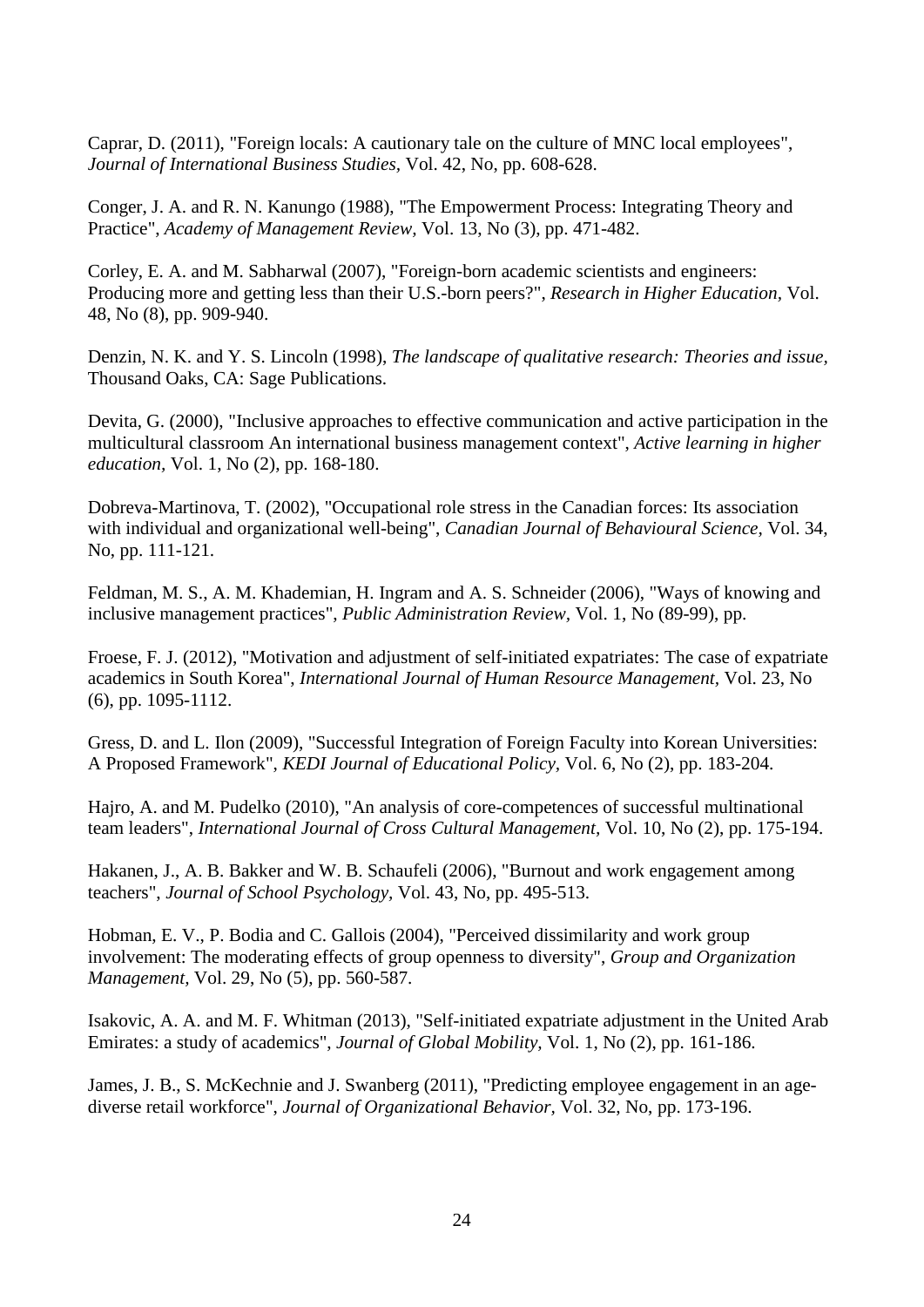Janssens, M. and C. Steyaert (2014), "Re-considering language within a cosmopolitan understanding: Toward a multilingual franca approach in international business studies", *Journal of International Business Studies,* Vol. 45, No, pp. 623-639.

Kezar, A. (2001), "Investigating Organizational Fit in a Participatory Leadership Environment", *Journal of Higher Education Policy and Management,* Vol. 23, No (1), pp. 85-101.

Klitmøller, A., S. Schneider and K. Jonsen (2014), "Speaking of global virtual teams: Language differences, social categorization and media choice", *Personnel Review,* Vol. 44, No (2), pp. 270- 285.

Konrad, A. and F. Linnehan (1995), "Race and sex differences in line managers' reactions to equal employment opportunity and affirmative action interventions", *Group Organization Management,* Vol. 20, No (4), pp. 409-439.

Laschinger, H. K., C. Wong, L. McMahon and C. Kaufmann (1999), "Leader behaviour impact on staff nurse empowerment, job tension, and work effectiveness", *Journal of Nursing Administration,* Vol. 29, No, pp. 28-39.

Lauring, J. (2013), "International diversity management: Global ideals and local responses", *British Journal of Management,* Vol. 24, No, pp. 211–224.

Lauring, J. and A. Klitmøller (2015), "Corporate language-based communication avoidance in MNCs: A multi-sited ethnography approach", *Journal of World Business,* Vol. 50, No, pp. 46-55.

Lauring, J. and A. Klitmøller (forthcoming), "Inclusive language use in multicultural business organizations: The effect on creativity and performance", *International Journal of Business Communication,* Vol. No, pp.

Lauring, J. and J. Selmer (2010), "Multicultural organizations: Common language and group cohesiveness", *International Journal of Cross Cultural Management,* Vol. 10, No (3), pp. 267-284.

Lauring, J. and J. Selmer (2011), "Multicultural organizations: Does a positive diversity climate promote performance?", *European Management Review,* Vol. 8, No (2), pp. 81-93.

Lauring, J. and J. Selmer (2012a), "International language management and diversity climate in multicultural organizations", *International Business Review,* Vol. 21, No (2), pp. 156-166.

Lauring, J. and J. Selmer (2012b), "Positive dissimilarity attitudes in multicultural organizations: The role of language diversity and communication frequency", *Corporate Communications,* Vol. 17, No (2), pp. 156-172.

Lauring, J. and J. Selmer (2013), "Linguistic diversity and English language use in multicultural organizations: Is there a moderating effect of the age of organizational members?", *International Journal of Human Resource Management,* Vol. 24, No (10), pp. 1985-1996.

Lauring, J. and J. Selmer (2014), "Global mobility orientation and the success of self-initiated expatriates in greater China", *Asia Pacific Business Review,* Vol. No, pp.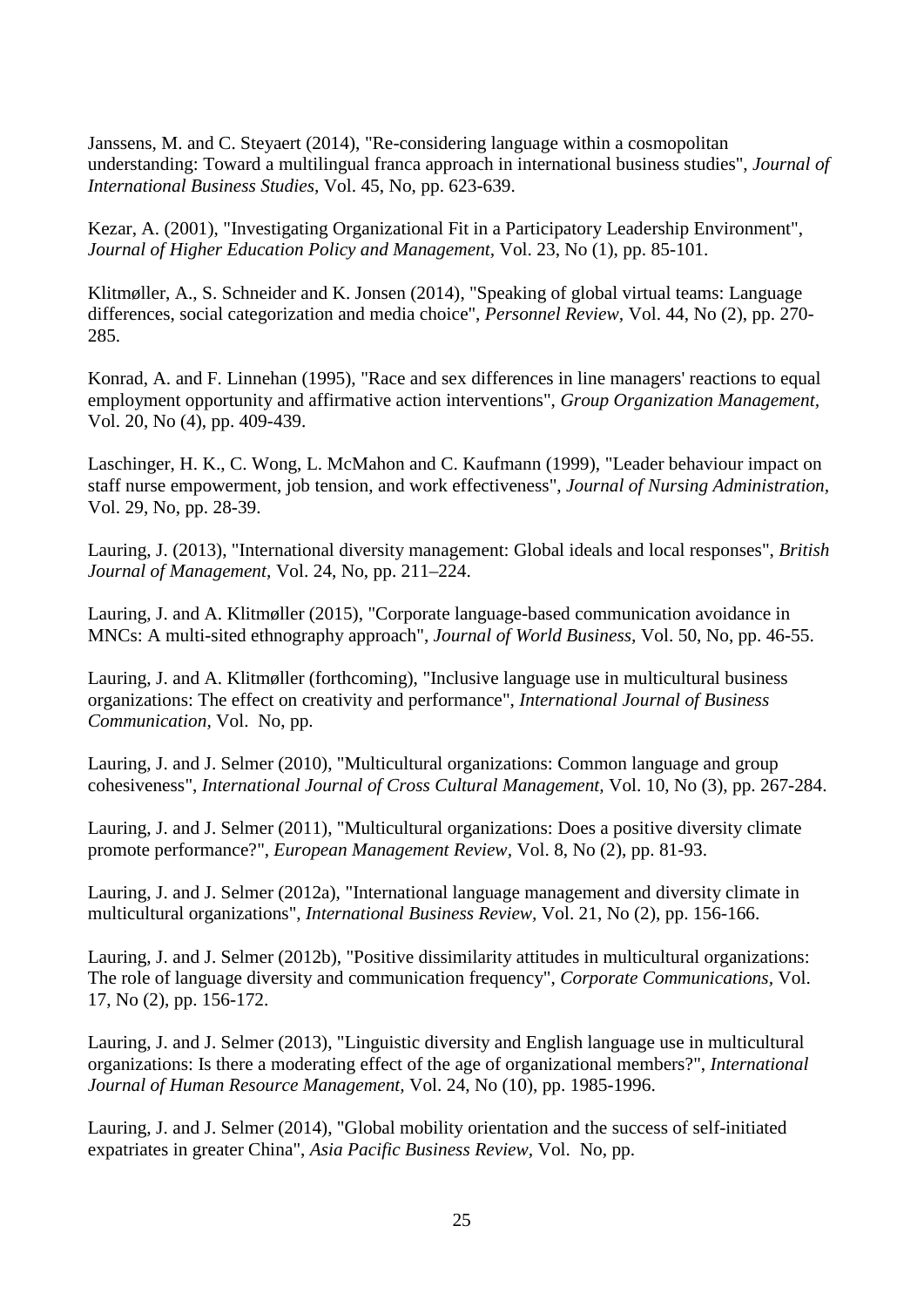Leiter, M. P. and C. Maslach (1999), "Six areas of worklife: A model of the organizational context of burnout", *Journal of Health and Human Resources Administration,* Vol. 21, No, pp. 472-489.

Levin, S. G. and P. E. Stephen (1999), "Are the foreign born a source of strength for U.S. science?", *Science,* Vol. 285, No (5431), pp. 1213-1214.

Michailova, S. (2002), "When common sense becomes uncommon: Participation and empowerment in Russian companies with Western Participation", *Journal of World Business,* Vol. 37, No (3), pp. 180-187.

Miles, M. and M. Huberman (1994), *Qualitative data analysis,* Sage, London.

Mitchell, R., B. Boyle, V. Parker, M. Giles, V. Chiang and P. Joyce (2015), "Managing Inclusiveness and Diversity in Teams: How Leader Inclusiveness Affects Performance through Status and Team Identity", *Human Resource Management,* Vol. 54, No (2), pp. 217-239.

Moore, F. (2011), "Holistic ethnography: Studying the impact of multiple national identities on post-acquisition organizations", *Journal of International Business Studies,* Vol. 42, No, pp. 654- 671.

Mor-Barak, M. (2000), *Managing diversity: Towards a globally inclusive workplace,* Sage, London.

Mor-Barak, M. E. and D. A. Cherin (1998), "A tool to expand organizational understanding of workforce diversity: Exploring a measure of inclusion-exclusion", *Administration in Social Work,* Vol. 22, No (1), pp. 47-64.

Munene, I. I. (2014), "Outsiders within: Isolation of international faculty in an American university", *Research in Post-Compulsory Education,* Vol. 19, No (4), pp. 450-467.

Neeley, T. B. (2013), "Language matters: Status loss and achieved status distinctions in global organizations", *Organization Science,* Vol. 24, No (2), pp. 476-497.

Neeley, T. B., P. J. Hinds and C. D. Cramton (2012), "The (un)hidden turmoil of language in global collaboration", *Organizational Dynamics,* Vol. 41, No, pp. 236-244.

Nembhard, I. M. and A. C. Edmondson (2006), "Making it safe: the effects of leader inclusiveness and professional status on psychological safety and improvement efforts in health care teams", *Journal of Organizational Behavior,* Vol. 27, No (7), pp. 941-966.

Nishii, L. H. and D. M. Mayer (2009), "Do inclusive leaders help to reduce turnover in diverse groups? The moderating role of leader–member exchange in the diversity to turnover relationship", *Journal of Applied Psychology,* Vol. 94, No (6), pp. 1412.

Noorliza, K. and M. Asaari (2006), "The effects of total quality management practices on employees' work‐related attitudes", *TQM Magazine,* Vol. 18, No (1), pp. 30-43.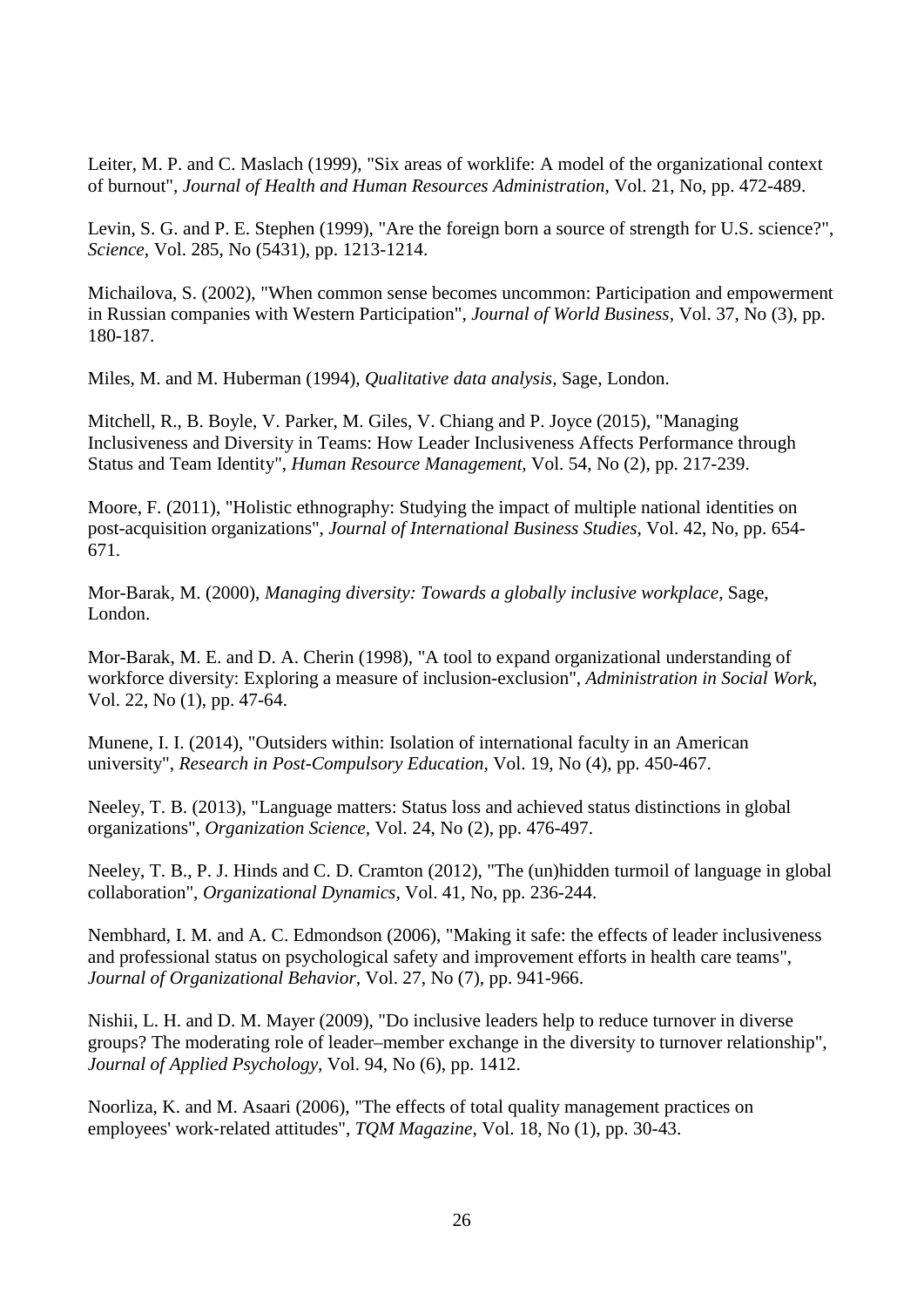Olsen, J. E. and L. L. Martins (2009), "The effects of expatriate demographic characteristics on adjustment: A social identity approach", *Human Resource Management,* Vol. 48, No (2), pp. 311- 328.

Parker, D. F. and T. A. DeCotiis (1983), "Organizational determinants of job stress: Organizational behavior and human performance", *Organizational Behavior and Human Performance,* Vol. 32, No, pp. 160-177.

Patton, M. Q. (2002), "Qualitative interviewing", *Qualitative research and evaluation methods,* Vol. 3, No, pp. 344-347.

Pelled, L. H. (1996), "Demographic diversity, conflict, and work group outcomes: An intervening process theory", *Organization Science,* Vol. 7, No (6), pp. 615-631.

Pettigrew, T. F. and J. Martin (1989). "Organizational inclusion of minority groups: A social psychological analysis". In J. P. Van Oudenhoven and T. M. Willemsen (Ed.). *Ethnic minorities: Social psychological perspectives,* Berwyn, P.A. Swets, North America, (pp. 169-200).

Randel, A. E., M. A. Dean, K. H. Ehrhart, B. Chung and L. Shore (2016), "Leader inclusiveness, psychological diversity climate, and helping behaviors", *Journal of Managerial Psychology,* Vol. 31, No (1), pp. 216-234.

Richardson, J. and S. McKenna (2000), "Metaphorical "types" and human resource management: Self-selecting expatriates", *Industrial and Commercial Training,* Vol. 32, No (6), pp. 209-219.

Richardson, J. and S. McKenna (2002), "Leaving and experiencing: Why academics expatriate and how they experience expatriation", *Career Development International,* Vol. 7, No, pp. 67-78.

Roberson, Q. M. (2006), "Disentangling the meanings of diversity and inclusion in organizations", *Group & Organization Management,* Vol. 31, No (2), pp. 212-236.

SanAntonio, P. M. (1987), "Social mobility and language use in an American company in Japan", *Journal of Language and Social Psychology,* Vol. 6, No (3-4), pp. 191-200.

Schaufeli, W. B., A. B. Bakker and M. Salanova (2006), "The measurement of work engagement with a brief questionnaire: A cross-national study", *Educational and Psychological Measurement,* Vol. 66, No, pp. 701-716.

Seibert, S. E., S. R. Silver and W. A. Randolph (2004), "Taking empowerment to the next level: A multiple-level model of empowerment, performance, and satisfaction", *Academy of Management Journal,* Vol. 47, No (3), pp. 332-349.

Selmer, J. and J. Lauring (2012), "Reasons to expatriate and work outcomes of self-initiated expatriates", *Personnel Review,* Vol. 41, No (5), pp. 665-684.

Selmer, J. and J. Lauring (2013), "Cognitive and affective reasons to expatriate and work adjustment of expatriate academics", *International Journal of Cross Cultural Management,* Vol. No, pp.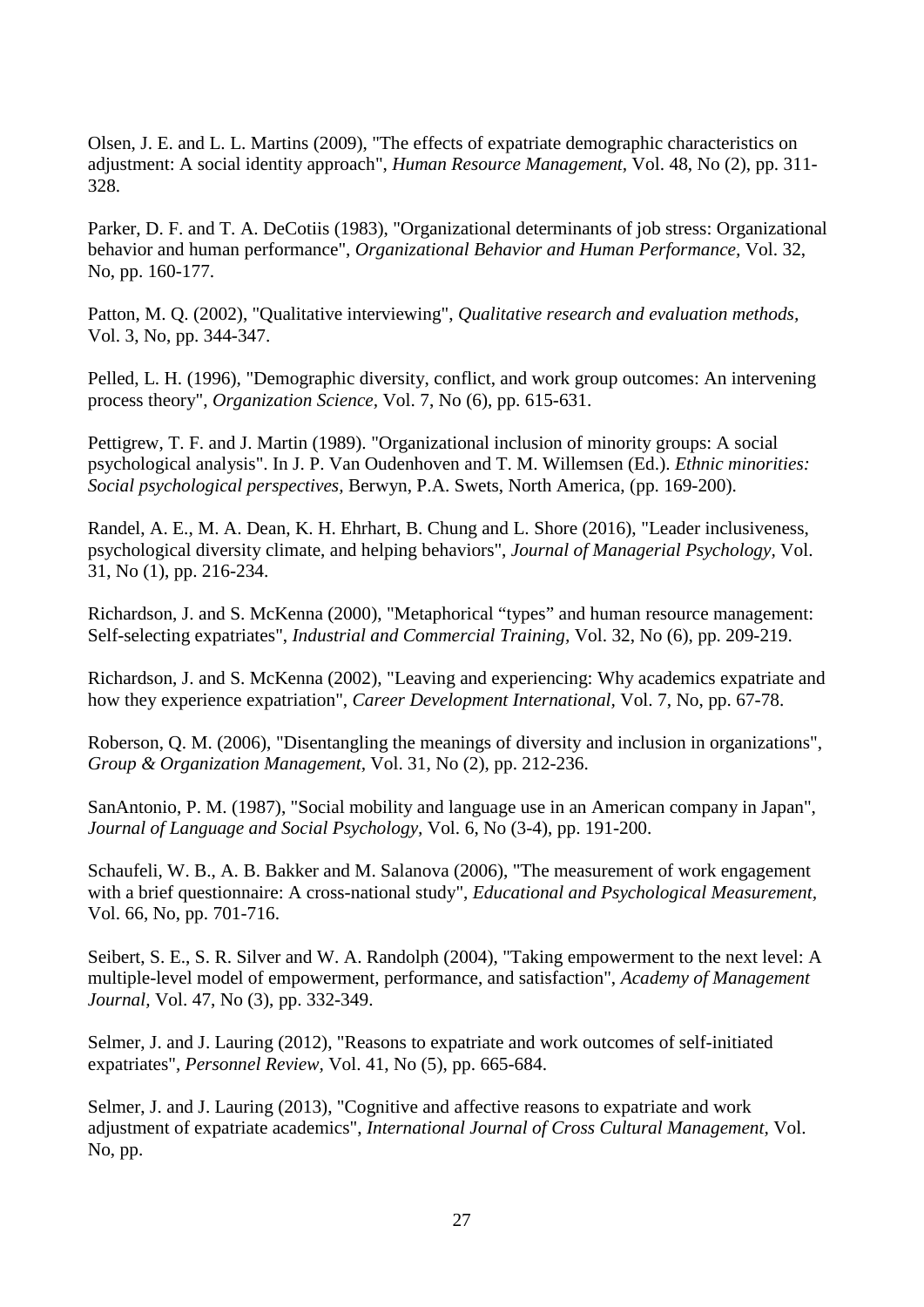Selmer, J., J. Lauring, J. Normann and A. Kubovcikova (2015), "Context matters : Acculturation and work-related outcomes of self-initiated expatriates employed by foreign vs. local organizations", *International Journal of Intercultural Relations,* Vol. 49, No (11), pp. 251-264.

Shore, L. M., A. E. Randel, B. G. Chung, M. A. Dean, K. H. Ehrhart and G. Singh (2011), "Inclusion and Diversity in Work Groups: A Review and Model for Future Research", *Journal of Management,* Vol. 37, No (4), pp. 1262-1289.

Skachkova, P. (2007), "Academic careers of immigrant women professors in the U.S", *Higher Education,* Vol. 53, No (6), pp. 697-738.

Skakon, J., K. Nielsen, V. Borg and J. Guzman (2010), "Are leaders' well-being, behaviours and style associated with the affective well-being of their employees? A systematic review of three decades of research", *Work and Stress,* Vol. 24, No, pp. 107-139.

Smeltzer, L. R. (1987), "The relationship of communication to work stress", *Journal of Business Communication,* Vol. 24, No (2), pp.

Sonnentag, S., E. J. Mojza, E. Demerouti and A. B. Bakker (2012), "Reciprocal relations between recovery and work engagement: The moderating role of job stressors", *Journal of Applied Psychology,* Vol. 97, No (4), pp. 842-853.

Spector, P. E. (2006), "Method variance in organizational research: Truth or urban legend?", *Organizational Research Methods,* Vol. 9, No (2), pp. 221-232.

Tenzer, H., M. Pudelko and A.-w. Harzing (2014), "The impact of language barriers on trust formation in multinational teams", *Journal of International Business Studies,* Vol. 45, No (7), pp. 508-535.

Tharenou, P. (2013), "Self-initiated expatriates: An alternative to company-assigned expatriates?", *Journal of Global Mobility,* Vol. 1, No (3), pp. 336-356.

Verkuyten, M. (2005), "Ethnic group identification and group evaluation among minority and majority groups: Testing the multiculturalism hypothesis", *Journal of Personality and Social Psychology,* Vol. 88, No (1), pp. 121-138.

Volk, S., T. Köhler and M. Pudelko (2014), "Brain drain: The cognitive neuroscience of foreign language processing in multinational corporations", *Journal of International Business Studies,* Vol. 45, No (7), pp. 862-885.

Wefald, A. F., R. J. Reichard and S. A. Serrano (2011), "Fitting engagement into a nomological network: The relationship of engagement to leadership and personality", *Journal of Leadership & Organizational Studies,* Vol. 18, No (4), pp. 522-537.

Wells, C. C. (2013), "Controlling "good science": Language, national identity, and occupational control in scientific work", *Management Communication Quarterly,* Vol. 27, No (3), pp. 319-345.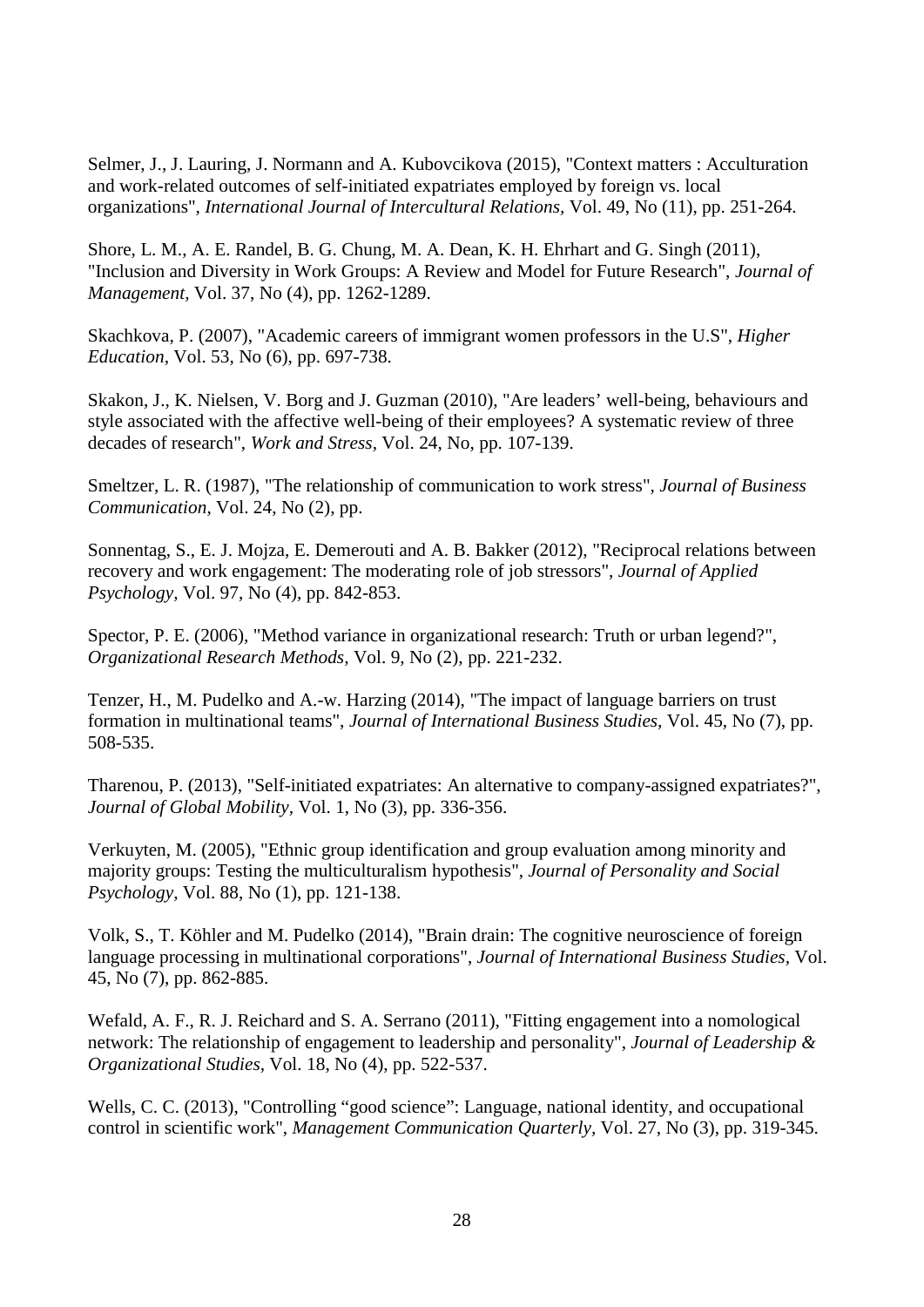Yashima, T., L. Zenuk-Nishide and K. Shimizu (2004), "The influence of attitudes and affect on willingness to communicate and second language communication", *Language Learning,* Vol. 54, No, pp. 119-152.

Yilmaz, K. (2013), "Comparison of Quantitative and Qualitative Research Traditions: epistemological, theoretical, and methodological differences", *European Journal of Education,* Vol. 48, No (2), pp. 311-325.

Zhang, X. M. and K. M. Bartol (2010), "Linking empowering leadership and employee creativity: The influence of psychological empowerment, intrinsic motivation, and creative process engagement", *Academy of Management Journal,* Vol. 53, No (1), pp. 107-128.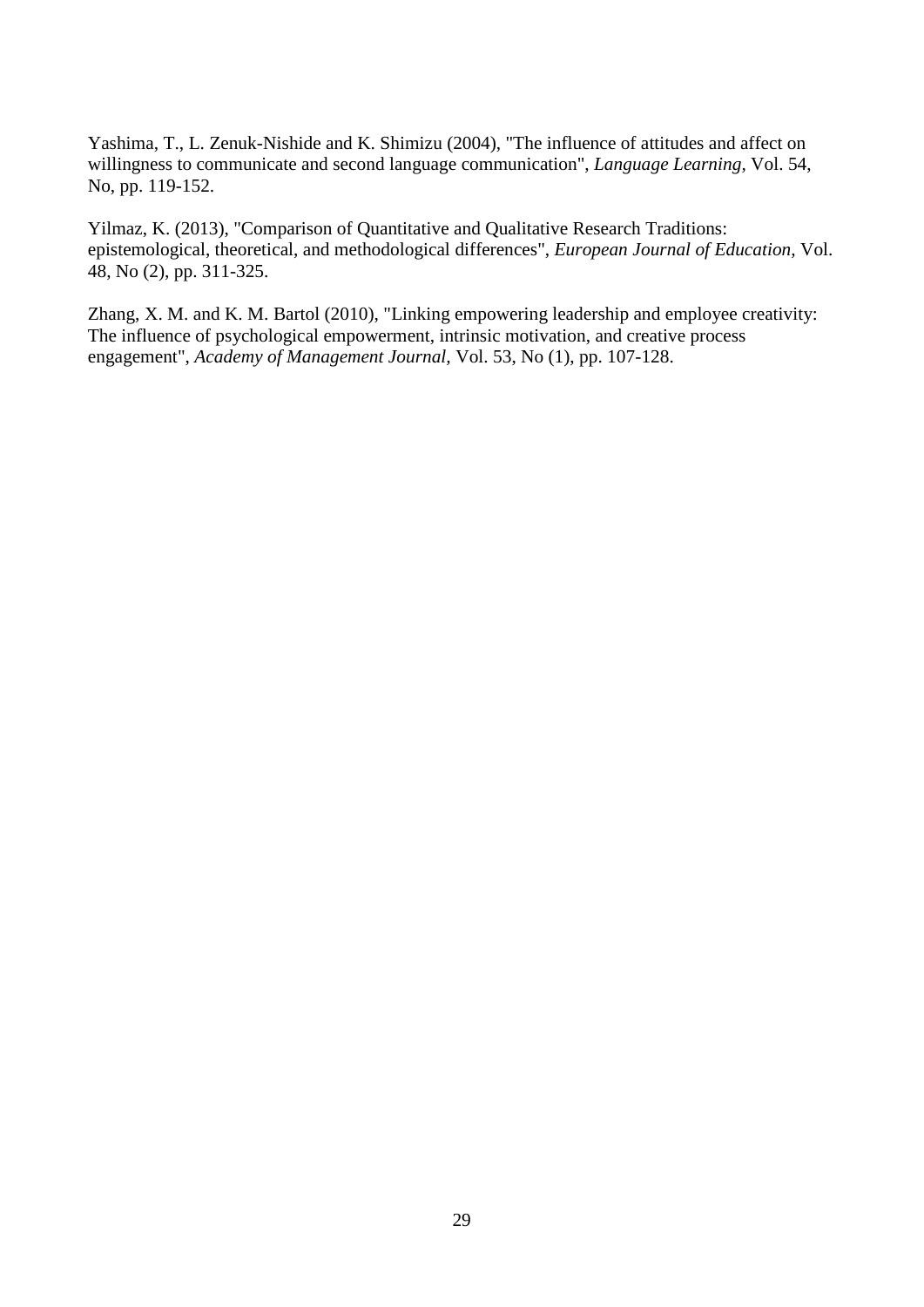| Table 1: Means, standard deviation and correlations among the variables |                                     |             |           |             |                |           |          |           |      |  |
|-------------------------------------------------------------------------|-------------------------------------|-------------|-----------|-------------|----------------|-----------|----------|-----------|------|--|
| S.No                                                                    | <b>Variables</b>                    | <b>Mean</b> | <b>SD</b> | $\mathbf 1$ | $\overline{2}$ | 3         | 4        | 5         | 6    |  |
|                                                                         | Job engagement                      | 5.01        | 0.83      | 1.00        |                |           |          |           |      |  |
|                                                                         | <b>Stress</b>                       | 3.82        | 1.08      | 0.02        | 1.00           |           |          |           |      |  |
| 3                                                                       | Work pressure stress                | 4.15        | 1.15      | $0.17**$    | $0.39**$       | 1.00      |          |           |      |  |
| 4                                                                       | Empowering management               | 4.83        | 1.38      | $0.12**$    | $-0.17**$      | $-0.10**$ | 1.00     |           |      |  |
|                                                                         | English management<br>communication | 5.61        | 1.26      | $-0.02$     | 0.04           | 0.02      | $0.12**$ | 1.00      |      |  |
| 6                                                                       | Age                                 | 37.60       | 10.66     | $0.10**$    | $-0.16**$      | $0.16**$  | $-0.06*$ | $-0.29**$ | 1.00 |  |

| Table 2: Multiple regression for the local academics'<br>subsample |                   |             |                            |  |  |  |
|--------------------------------------------------------------------|-------------------|-------------|----------------------------|--|--|--|
|                                                                    | Job<br>engagement | Job anxiety | Work<br>pressure<br>stress |  |  |  |
|                                                                    | β                 | β           | β                          |  |  |  |
| <b>Step 1 (Control)</b>                                            |                   |             |                            |  |  |  |
| Age                                                                | $0.12**$          | $-0.21***$  | $0.16***$                  |  |  |  |
| Adjusted $R^2$                                                     | 0.01              | 0.04        | 0.03                       |  |  |  |
| Step 2                                                             |                   |             |                            |  |  |  |
| Empowering management                                              | $0.11**$          | $-0.16***$  | $-0.08*$                   |  |  |  |
| English management<br>communication                                | $-0.01$           | 0.04        | $0.10**$                   |  |  |  |
| Adjusted $R^2$                                                     | 0.02              | 0.07        | 0.04                       |  |  |  |
| Change in $R^2$                                                    | 0.01              | 0.03        | 0.01                       |  |  |  |

\* p<.05; \*\* p<.01; \*\*\*

p<.001